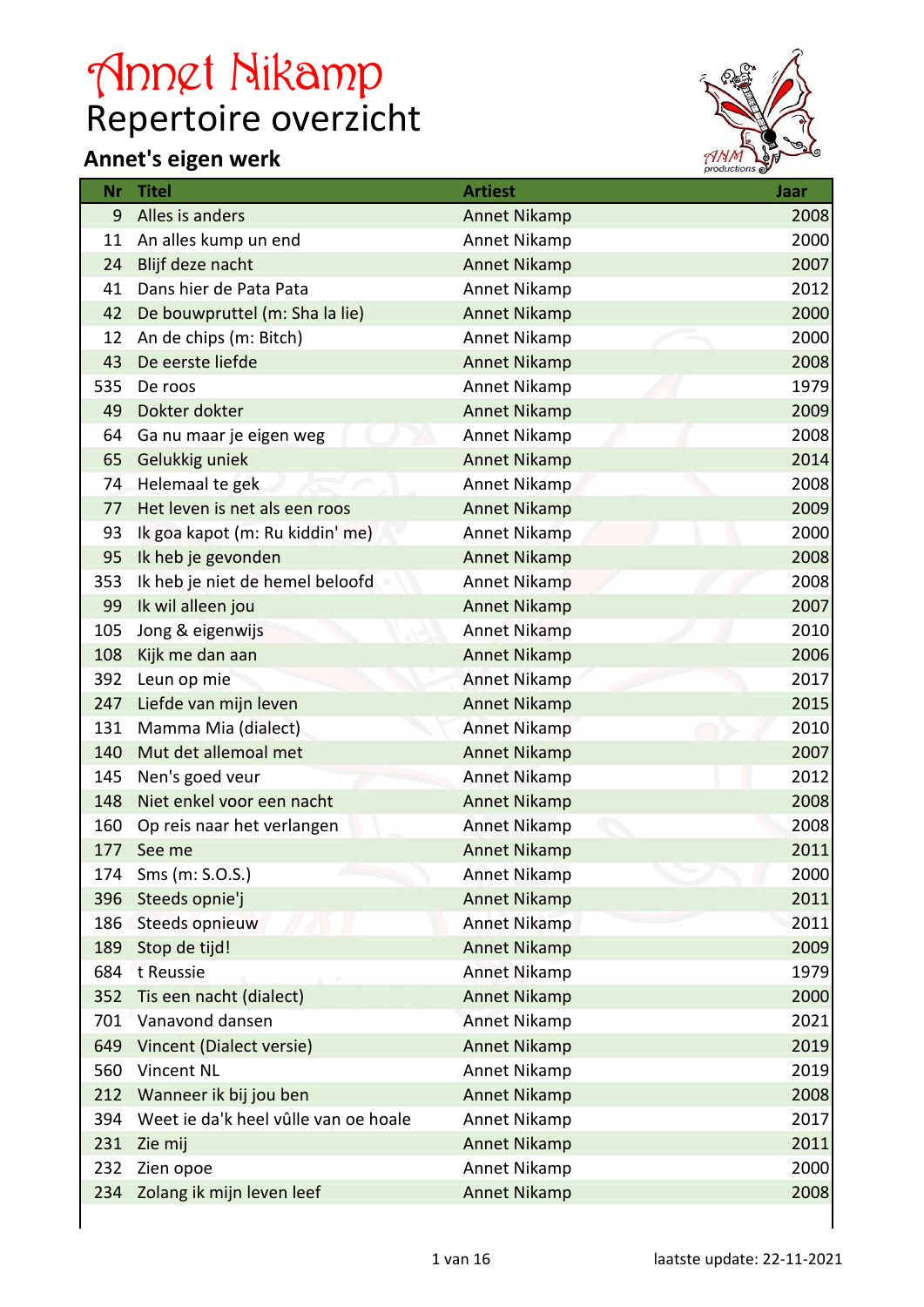| <b>Engelstalig</b> |                              |                              |      |
|--------------------|------------------------------|------------------------------|------|
|                    | 1 A night like this          | <b>Caro Emerald</b>          | 2009 |
|                    | 316 A sky full of stars      | Coldplay                     | 2014 |
| $\overline{2}$     | A thousand miles             | Michelle Branch              | 2001 |
|                    | 569 A thousand years         | Christina Perri              | 2011 |
|                    | 3 Achy breaky heart          | <b>Billy Ray Cyrus</b>       | 1992 |
| 502                | Africa                       | Toto                         | 1982 |
|                    | 6 Against all odds           | <b>Phil Collins</b>          | 1984 |
| 7                  | Ain't no sunshine            | <b>Bill Withers</b>          | 1971 |
|                    | 633 Alexander's Ragtime Band | <b>The Andrews Sisters</b>   | 1947 |
|                    | 251 All about that bass      | <b>Meghan Trainor</b>        | 2014 |
|                    | 572 All my love              | George Ezra                  | 2018 |
| 8                  | All of me                    | John Legend                  | 2013 |
| 570                | Always remember us this way  | Lady Gaga (A Star is Born)   | 2018 |
|                    | 328 Am I wrong               | Nico Vinz                    | 2014 |
| 358                | Amarillo                     | Roberto Blanco               | 1971 |
| 13                 | Angels                       | Robbie Williams              | 1997 |
|                    | 582 Another 45 miles         | <b>Golden Earring</b>        | 1969 |
| 539                | Arcade                       | Duncan Laurence              | 2019 |
| 16                 | Babe                         | <b>Styx</b>                  | 1979 |
| 355                | Bad moon rising              | Creedence Clearwater Revival | 1973 |
| 584                | Be my day                    | The Cats                     | 1974 |
| 632                | Beat me daddy, eight to the  | The Andrews Sisters          | 1940 |
| 18                 | Bed of roses                 | <b>Bon Jovi</b>              | 1992 |
| 628                | Bei mir bist Du schön        | The Andrew Sisters           | 1937 |
| 19                 | Big big world                | Emilia                       | 1998 |
| 274                | <b>Billie Jean</b>           | Michael Jackson              | 1982 |
|                    | 616 Birds                    | Anouk                        | 2013 |
| 21                 | <b>Bitch</b>                 | <b>Meredith Brooks</b>       | 1997 |
| 22                 | <b>Black velvet</b>          | <b>Alannah Myles</b>         | 1989 |
| 480                | <b>Blueberry Hill</b>        | <b>Fats Domino</b>           | 1956 |
| 26                 | <b>Blurred lines</b>         | <b>Robin Thicke</b>          | 2013 |
| 471                | <b>Bohemian Rhapsody</b>     | Queen                        | 1975 |
| 634                | Boogie Woogie bugle boy      | <b>The Andrews Sisters</b>   | 1941 |
| 532                | Born this way                | Lady Gaga                    | 2011 |
| 365                | Born to be alive             | <b>Patrik Hernandez</b>      | 1978 |
| 366                | Born to be wild              | Steppenwolf                  | 1968 |
| 507                | <b>Breathless</b>            | Corrs, The                   | 2000 |
| 27                 | Bridge over troubled water   | Simon & Garfunkel            | 1970 |
| 256                | Bring it all back            | S Club 7                     | 1999 |
| 28                 | Brown eyed girl              | Van Morrison                 | 1967 |
| 29                 | <b>Budapest</b>              | George Ezra                  | 2014 |
| 481                | Buona sera / oh Marie        | André Hazes                  | 1985 |
| 677                | Caldonia                     | B.B. King                    | 1971 |
| 31                 | Calm after the storm         | Common Linnets, The          | 2014 |
| 531                | Calypso                      | John Denver                  | 1975 |
| 34                 | Can't help falling in love   | <b>Elvis Presley</b>         | 1961 |
| 408                | Can't stop the feeling       | <b>Trolls</b>                | 2016 |
| 32                 | Can't take my eyes off you   | Gloria Gaynor                | 1982 |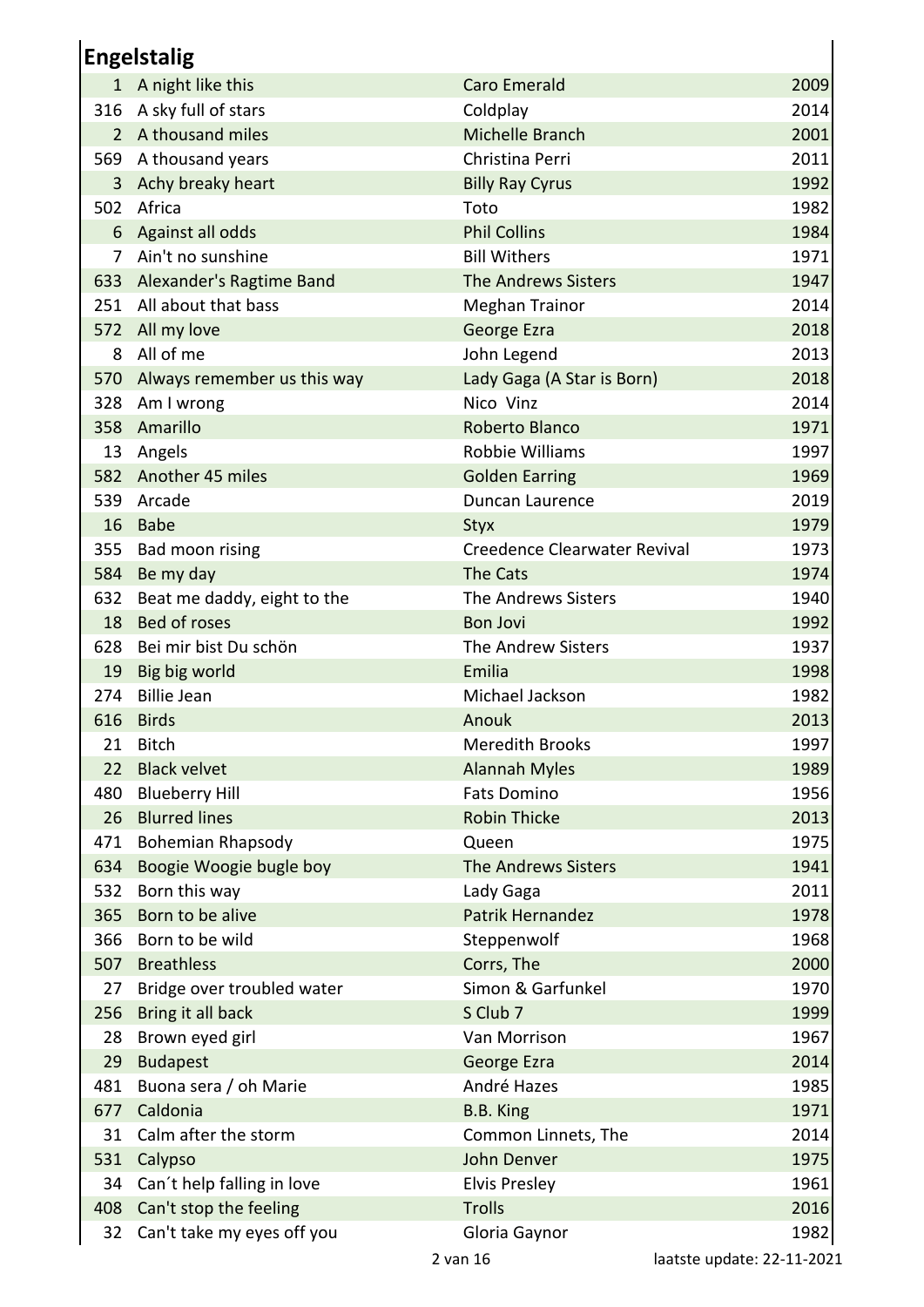| 35  | Celebration                        | Kool & The Gang                     | 1980 |
|-----|------------------------------------|-------------------------------------|------|
| 400 | Cheerleader                        | Omi                                 | 2015 |
|     | 462 Conga                          | Gloria Estefan                      | 1985 |
| 332 | Congratulations                    | <b>Cliff Richard</b>                | 1968 |
|     | 709 Control                        | Zoe Wees                            | 2020 |
|     | 372 Crazy little thing called love | Michael Bublé                       | 2003 |
| 37  | Crazy little thing called love     | Queen                               | 1980 |
| 38  | Crush                              | Jennifer Paige                      | 1998 |
| 39  | Crying                             | Don Mclean                          | 1978 |
| 280 | Disco                              | Ottawan                             | 1980 |
| 592 | Diggi loo diggi ley                | The Herreys                         | 1984 |
| 283 | Do wah diddy diddy                 | <b>Dolly Dots</b>                   | 1982 |
| 413 | Domino                             | Jessie J                            | 2011 |
| 50  | Don't let the sun go down on me    | Elton John                          | 1974 |
|     | 638 Don't sit under the apple tree | <b>The Andrew Sisters</b>           | 1942 |
| 277 | Don't worry be happy               | <b>Bobby McFerrin</b>               | 1988 |
| 55  | Dust in the wind                   | <b>Kansas</b>                       | 1977 |
| 56  | Easy                               | Lionel Richie (Commodores)          | 1977 |
| 58  | <b>Endless love</b>                | Lionel Richie & Diana Ross          | 1981 |
| 60  | Eternal flame (remix)              | The Bangles                         | 1989 |
| 599 | Euphoria                           | Loreen                              | 2012 |
| 580 | <b>Everlasting love</b>            | Jamie Cullum                        | 2003 |
| 529 | Every breath you take              | <b>Karen Souza</b>                  | 2009 |
| 61  | Everybody hurts                    | R.E.M                               | 1993 |
| 587 | Everybody needs somebody           | <b>Blues Brothers, The</b>          | 1980 |
| 62  | Everything                         | Michael Bublé                       | 2007 |
| 63  | Faith                              | George Michael                      | 1987 |
| 573 | Fallin' all in you                 | <b>Shawn Mendes</b>                 | 2018 |
| 278 | Fame                               | <b>Irene Cara</b>                   | 1980 |
| 571 | Feeling good                       | Michael Bublé                       | 2015 |
| 20  | Fix you                            | Coldplay                            | 2012 |
| 390 | Follow the sun                     | Xavier Rudd                         | 2012 |
|     | 416 Fooled around and fell in love | <b>Elvin Bishop</b>                 | 1975 |
| 301 | From this moment on                | Shania Twain                        | 1998 |
| 272 | Funkytown                          | Lipps Inc                           | 1980 |
| 404 | Geronimo                           | Sheppard                            | 2014 |
| 66  | Girl                               | Anouk                               | 2004 |
| 67  | Go like Elijah                     | Chi Coltrane                        | 1973 |
| 68  | Go your own way                    | Fleedwood Mac                       | 1976 |
| 255 | Good God                           | Anouk                               | 2007 |
| 69  | Great balls of fire                | Jerry Lee Lewis                     | 1957 |
| 181 | Green green grass of home          | Tom Jones                           | 1966 |
| 70  | Hallelujah                         | Lisa                                | 2009 |
| 598 | Hallelujah                         | Milk & Honey                        | 1979 |
| 281 | Hands up                           | Ottawan                             | 1981 |
| 71  | Happy                              | <b>Pharrell Williams</b>            | 2014 |
| 72  | Have I told you lately             | <b>Rod Stewart</b>                  | 1992 |
| 357 | Have you ever seen the rain        | <b>Creedence Clearwater Revival</b> | 1970 |
| 73  | Heaven                             | <b>Bryan Adams</b>                  | 1985 |
|     |                                    |                                     |      |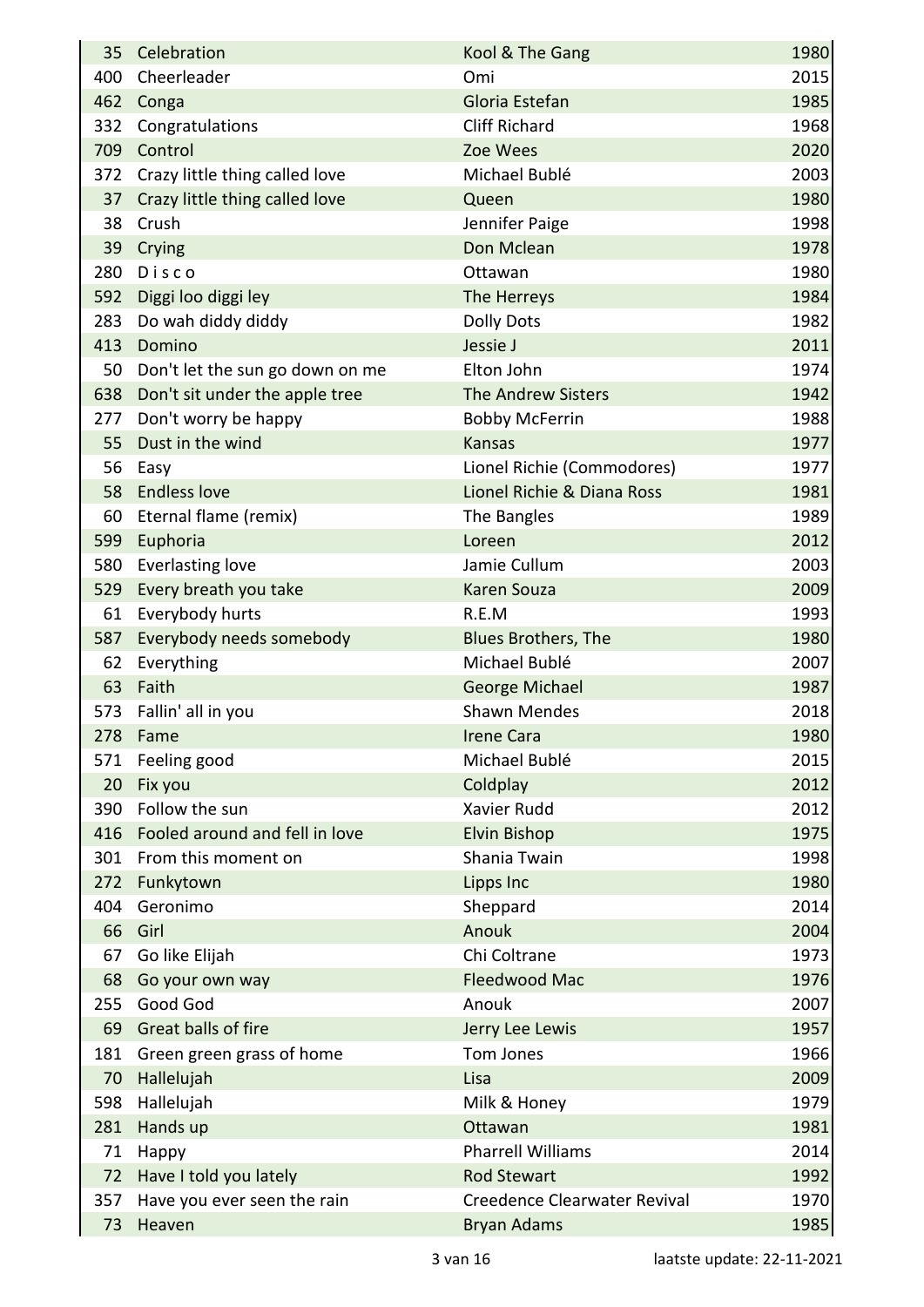| 75  | Hello                                   | Lionel Richie                   | 1984 |
|-----|-----------------------------------------|---------------------------------|------|
| 505 | Hello                                   | Martin Solveig & Dragonette     | 2010 |
| 318 | Hello Josephine                         | The Scorpions                   | 1965 |
|     | 314 Hello Mary Lou                      | <b>Ricky Nelson</b>             | 1961 |
|     | 349 Hey Baby uh ah (En/Duits)           | Dj Ötzi                         | 2003 |
|     | 335 Hey Jude                            | The Beatles                     | 1968 |
|     | 626 Hey! ba-ba-re-bop                   | Louis Prima                     | 1946 |
|     | 311 Hold back the river                 | James Bay                       | 2015 |
|     | 593 Hold me now                         | Johnny Logan                    | 1987 |
|     | 282 Hold the line                       | Toto                            | 1980 |
|     | 310 Home                                | Dotan                           | 2015 |
|     | 322 Honky tonk women                    | Rolling Stones, The             | 1969 |
| 79  | <b>Hotel California</b>                 | The Eagles                      | 1976 |
|     | 576 How deep is your love               | The Bee Gees                    | 1977 |
|     | 716 How sweet it ist to be loved by you | The Overtones                   | 2015 |
|     | 81 lalone                               | Live                            | 1995 |
|     | 401 I belong to you                     | Eros Ramazzotti                 | 2005 |
|     | 468 I can see clearly now               | <b>Johnny Nash</b>              | 1972 |
|     | 324 I can't stop loving you             | <b>Elvis Presley</b>            | 1965 |
|     | 653 I can't stop loving you             | <b>Ray Charles</b>              | 1962 |
|     | 435 I do                                | Jessie James Decker             | 2013 |
| 579 | I feel good                             | James Brown                     | 1964 |
| 82  | I follow rivers                         | Triggerfinger                   | 2011 |
|     | 83 I gotta feeling                      | The Black Eyed Peas             | 2009 |
|     | 84 I have a dream                       | Abba                            | 1979 |
|     | 85 I love Rock and Roll                 | Joan Jett & The Blackhearts     | 1981 |
|     | 434 I loved her first                   | Heartland                       | 2006 |
|     | 261 I save the day                      | Roberto Jacketti & The Scooters | 1984 |
|     | 373 I want you to want me               | Cheap Trick                     | 1978 |
|     | 361 I was made for loving you           | <b>Kiss</b>                     | 1979 |
|     | 380 I will always love you              | <b>Whitney Houston</b>          | 1992 |
|     | 86 I will survive                       | Gloria Gaynor                   | 1978 |
| 463 | I wish                                  | Stevie Wonder                   | 1976 |
|     | 87 I won't give up                      | <b>Jason Mraz</b>               | 2012 |
| 91  | If I could turn back time               | Cher                            | 1989 |
| 244 | If I said you had a beautiful body      | <b>Bellamy Brothers</b>         | 1979 |
| 92  | If you leave me now                     | Chicago                         | 1976 |
| 711 | Iko Iko                                 | Justin Wellington               | 2017 |
| 317 | I'm a believer                          | The Monkees                     | 1967 |
| 88  | I'm yours                               | <b>Jason Mraz</b>               | 2008 |
| 100 | Imagine                                 | John Lennon                     | 1971 |
| 717 | In the Blood                            | John Mayer                      | 2017 |
| 631 | In the mood                             | The Andrews Sisters             | 1942 |
| 658 | In the summertime                       | Mungo Jerry                     | 1971 |
| 483 | In your arms                            | Chef'Special                    | 2014 |
| 542 | It's a beautiful day                    | Queen                           | 1995 |
| 101 | It's a heartache                        | <b>Bonnie Taylor</b>            | 1977 |
|     | 102 It's raining men                    | <b>Weather Girls</b>            | 1983 |
| 354 | It's so easy                            | Linda Ronstadt                  | 1977 |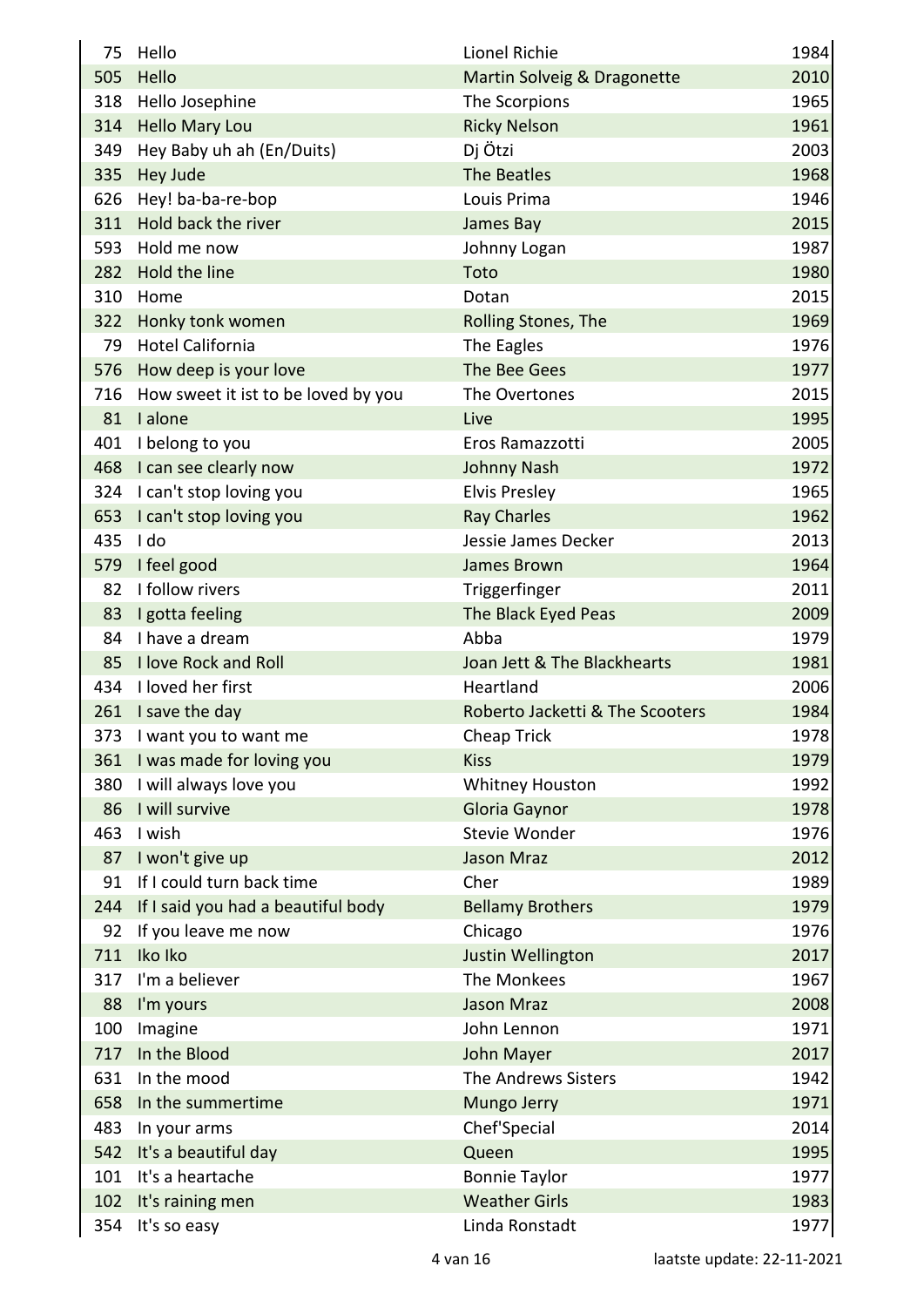|     | 89 I've got the music in me    | <b>Kiki Dee</b>                        | 1974 |
|-----|--------------------------------|----------------------------------------|------|
|     | 478 Jambalaya (on the bayou)   | <b>Fats Domino</b>                     | 1961 |
| 104 | Johnny B. Goode                | <b>Chuck Berry</b>                     | 1958 |
| 106 | Josephine                      | Chris Rea                              | 1985 |
| 333 | Just a flirt                   | <b>Miss Montreal</b>                   | 2008 |
|     | 470 Just an illusion           | Julia Zahra                            | 2015 |
|     | 107 Karma chameleon            | <b>Culture Club</b>                    | 1983 |
|     | 644 Keep your head up          | <b>Ben Howard</b>                      | 2011 |
|     | 337 Kiss                       | Prince                                 | 1986 |
|     | 296 Kiss from a rose           | Seal                                   | 1994 |
|     | 113 Lady Marmelade             | La Belle                               | 1974 |
|     | 370 Layla                      | <b>Eric Clapton</b>                    | 1992 |
|     | 116 Let her go                 | Passenger                              | 2012 |
|     | 715 Let It Be                  | The Beatles                            | 1970 |
|     | 385 Let it go                  | Demi Lovato                            | 2013 |
|     | 588 Let it swing               | <b>Bobbysocks</b>                      | 1985 |
|     | 117 Let me entertain you       | <b>Robbie Williams</b>                 | 1997 |
|     | 585 Let's dance                | The Cats                               | 1972 |
|     | 118 Let's twist again          | <b>Chubby Checker</b>                  | 1961 |
|     | 600 Lights and shadows         | O'G3NE                                 | 2017 |
|     | 120 Listen to the music        | <b>Doobie Brothers</b>                 | 1972 |
|     | 665 Little green bag           | George Baker                           | 1969 |
|     | 239 Livin' next door to Alice  | Smokie                                 | 1972 |
|     | 121 Long train running         | Doobie Brothers                        | 1973 |
|     | 617 Look up child              | Lauren Daigle                          | 2018 |
|     | 356 Lookin' out my back door   | <b>Creedence Clearwater Revival</b>    | 1977 |
|     | 122 Lost                       | Anouk                                  | 2005 |
|     | 123 Love hurts                 | Nazareth                               | 1975 |
|     | 124 Love is all around         | Wet Wet Wet                            | 1994 |
| 271 | Love me just a little bit more | <b>Dolly Dots</b>                      | 1982 |
| 484 | Love me like you do            | <b>Ellie Goulding</b>                  | 2015 |
| 578 | Love me tender                 | Elvis Presley & The Royal Philharmonic | 2017 |
|     | 595 Love shine a light         | Katrina & The Waves                    | 1997 |
| 125 | Love you more                  | Racoon                                 | 2005 |
|     | 382 Love yourself              | <b>Justin Bieber</b>                   | 2015 |
| 130 | Make you feel my love          | Adele                                  | 2008 |
| 590 | Making your mind up            | <b>Bucks Fizz</b>                      | 1981 |
| 475 | Mamma Mia                      | <b>ABBA</b>                            | 1975 |
| 132 | Man I feel like a woman        | Shania Twain                           | 1997 |
| 464 | Marry you                      | <b>Bruno Mars</b>                      | 2011 |
| 135 | Mercy                          | <b>Duffy</b>                           | 2008 |
| 512 | Modern world                   | Dennis Van Aarssen                     | 2019 |
| 137 | <b>More Than Words</b>         | Extreme                                | 1990 |
| 138 | Morning has broken             | <b>Cat Stevens</b>                     | 1971 |
| 403 | Moves like Jagger              | Maroon 5                               | 2011 |
| 139 | Music was my first love        | John Miles                             | 1976 |
| 387 | My baby just cares for me      | Michael Bublé                          | 2016 |
| 141 | My baby just cares for me      | Nina Simone                            | 2004 |
| 417 | My girl                        | Temptations, The                       | 1965 |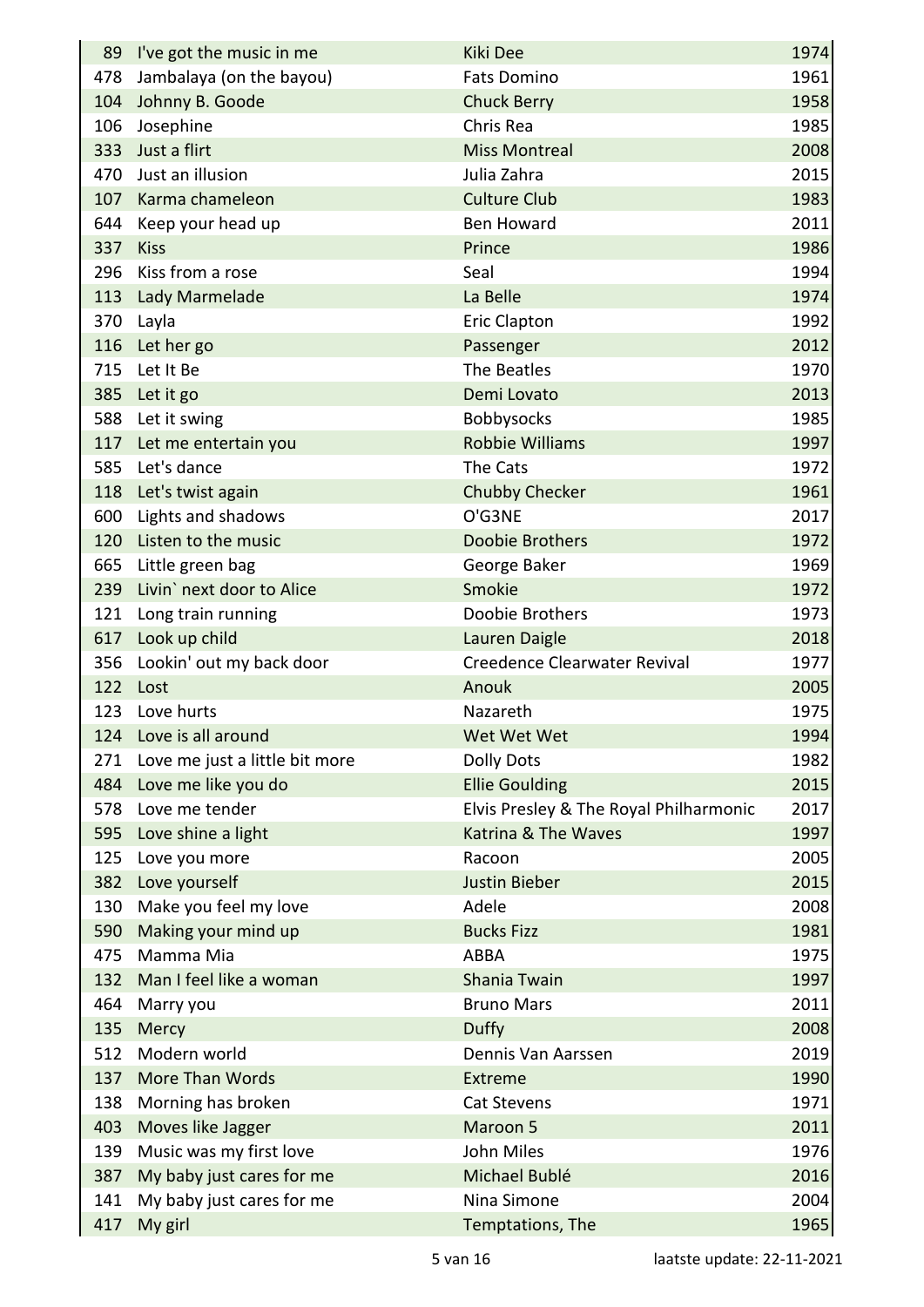|     | 325 My special prayer               | Percy Sledge              | 1969 |
|-----|-------------------------------------|---------------------------|------|
|     | 142 My way                          | <b>Frank Sinatra</b>      | 1969 |
| 575 | Natural woman                       | Aretha Franklin           | 1968 |
|     | 144 Neh nah neh nah                 | Vaya Con Dios             | 1990 |
|     | 147 Never alone                     | 3js                       | 2011 |
|     | 149 Nights in white satin           | <b>Moody Blues</b>        | 1967 |
|     | 150 Nine million bicycles           | Katie Melua               | 2005 |
|     | 151 Nothing else matters            | Metallica                 | 1991 |
| 152 | November rain                       | Guns 'n Roses             | 1992 |
|     | 526 Nutbush city                    | <b>Tina Turner</b>        | 1973 |
|     | 679 Ob la di, ob la da              | the Beatles               | 1969 |
|     | 155 Old and wise                    | Alan Parsons Project      | 1982 |
| 158 | One                                 | U <sub>2</sub>            | 1992 |
|     | 156 One day I'll fly away           | <b>Randy Crawford</b>     | 1980 |
| 583 | One way wind                        | The Cats                  | 1971 |
| 157 | One word                            | Anouk                     | 2005 |
|     | 258 Paradise by the dashboard light | Meat Loaf                 | 1977 |
|     | 508 Perfect                         | <b>Ed Sheeran</b>         | 2017 |
| 162 | Piano man                           | <b>Billy Joel</b>         | 1973 |
|     | 533 Poker face                      | Lady Gaga                 | 2008 |
|     | 163 Pride                           | U <sub>2</sub>            | 1984 |
|     | 678 Pride and joy                   | Stevie Ray Vaughan        | 1983 |
| 165 | <b>Proud Mary</b>                   | <b>Tina Turner</b>        | 1971 |
|     | 305 Puppet on a string              | Sandie Shaw               | 1967 |
|     | 166 Purple rain                     | Prince                    | 1984 |
|     | 659 Que sera                        | Doris Day (Roy Otters)    | 1956 |
| 167 | Radar love                          | <b>Golden Earing</b>      | 1973 |
|     | 369 Ramona                          | <b>Blue Diamonds</b>      | 1960 |
| 52  | Rather be                           | Clean Bandit              | 2014 |
| 168 | Red red wine                        | <b>Ub40</b>               | 1983 |
| 650 | Relight my fire                     | Dan Hartman               | 1979 |
| 676 | Riding with the King                | Eric Clapton & B.B. King  | 2000 |
| 409 | Rio                                 | Maywood                   | 1981 |
| 169 | River deep, mountain high           | <b>Tina Turner</b>        | 1966 |
| 719 | Rivers of Babylon                   | Boney M                   | 1978 |
| 170 | Rockin'all over the world           | <b>Status Quo</b>         | 1977 |
| 651 | Roller coaster                      | Danny Vera                | 2019 |
| 172 | Rolling in the deep                 | Adele                     | 2011 |
| 503 | Rosanna                             | Toto                      | 1982 |
| 639 | Rum and Coca Cola                   | The Andrew Sisters        | 1945 |
| 175 | Sacrifice                           | Anouk                     | 1998 |
| 671 | Satisfaction (I Can't Get No)       | The Rolling Stones        | 1965 |
| 176 | Save the last dance for me          | Michael Bublé             | 2005 |
| 589 | Save your kisses for me             | <b>Brotherhood Of Man</b> | 1976 |
| 177 | See me                              | Annet Nikamp              | 2011 |
| 643 | Send me the pillow                  | <b>Connie Francis</b>     | 1949 |
| 374 | Sex on fire                         | Kings Of Leon             | 2008 |
|     | 455 Sha, la, la I need you          | The Shuffles              | 1969 |
| 565 | Shallow                             | Lady Gaga                 | 2019 |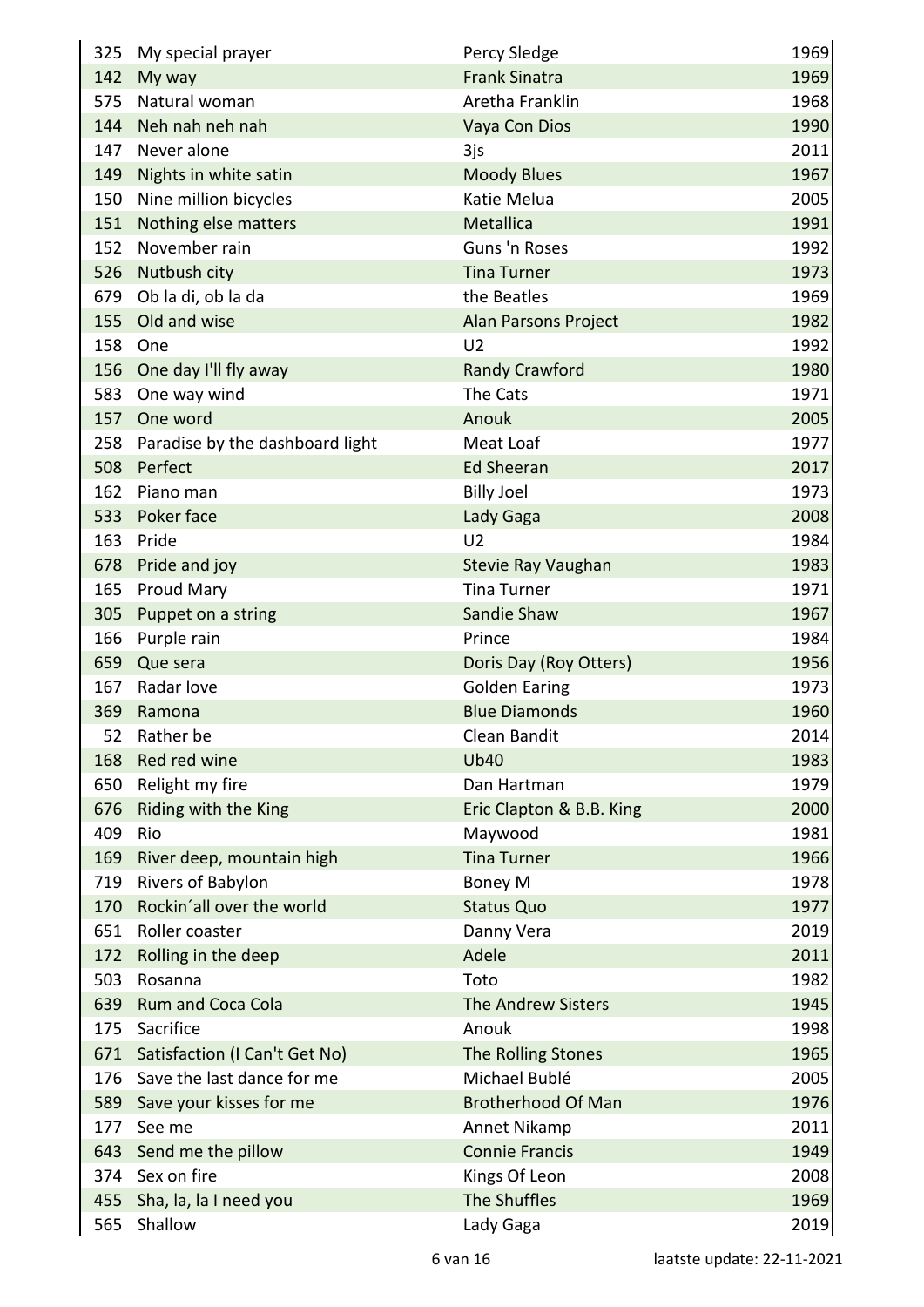|     | 540 Shallow duet with B. Cooper          | Lady Gaga & Bradley Cooper | 2018 |
|-----|------------------------------------------|----------------------------|------|
| 178 | She will be loved                        | Maroon 5                   | 2002 |
| 414 | Shut up and dance                        | <b>Walk The Moon</b>       | 2014 |
| 309 | Silence is golden                        | The Tremeloes              | 1967 |
|     | 179 Simply the best                      | <b>Tina Turner</b>         | 1989 |
| 675 | Since I met you baby                     | Gary Moore                 | 1992 |
|     | 630 Sing sing sing                       | <b>The Andrews Sisters</b> | 1958 |
|     | 477 Sittin' on the dock of the bay       | <b>Otis Redding</b>        | 1968 |
| 664 | Skyward                                  | Davina Michelle            | 2019 |
|     | 330 Slow down                            | Douwe Bob                  | 2016 |
|     | 180 Smooth operator                      | Sade                       | 1984 |
|     | 329 So incredible                        | Ilse DeLange               | 2008 |
| 657 | Soldier on                               | Di-rect                    | 2020 |
|     | 182 Someone like you                     | Adele                      | 2011 |
|     | 279 Someone loves you honey              | June Lodge                 | 1982 |
| 640 | Somewhere over the rainbow               | <b>Judy Garland</b>        | 1939 |
|     | 359 Southern Streamline                  | John Fogerty               | 1997 |
|     | 714 Stand By Me                          | Ben E. King                | 1962 |
|     | 185 Stay                                 | Rihanna                    | 2012 |
|     | 326 Stay with me                         | Sam Smith                  | 2014 |
|     | 184 Stay with me til the morning         | Vicki Brown                | 1986 |
| 188 | Still got the Blues                      | Gary Moore                 | 1990 |
|     | 190 Stuck                                | <b>Caro Emerald</b>        | 2010 |
|     | 368 Stuck in the middle with you         | <b>Stealers Wheel</b>      | 1972 |
|     | 718 Stuck in the Middle with You (Buble) | Michael Bublé              | 2007 |
| 489 | Stumblin' in                             | Suzi Quatro & Chris Norman | 1978 |
|     | 191 Suddenly I see                       | <b>Kt Tunstall</b>         | 2004 |
|     | 192 Summer of '69                        | <b>Bryan Adams</b>         | 1984 |
|     | 509 Summertime                           | <b>Karen Souza</b>         | 2013 |
|     | 527 Sweet Caroline (feestversie)         | Dj Otzi                    | 2009 |
|     | 663 Sweet home Chicago                   | <b>Blues Brothers, The</b> | 1980 |
| 627 | Swinging on a star                       | <b>Bing Crosby</b>         | 1944 |
|     | 194 Take It easy                         | <b>Eagles</b>              | 1972 |
| 591 | Take me to your heaven                   | <b>Charlotte Nilsson</b>   | 1999 |
| 195 | Tears in heaven                          | <b>Eric Clapton</b>        | 1992 |
| 618 | Teenager in love                         | Dick Brave & The Backbeats | 1959 |
| 636 | <b>Tennessee Waltz</b>                   | <b>Connie Francis</b>      | 1959 |
| 706 | Tequila Sunrise                          | Eagles                     | 1973 |
|     | 257 Testify to love                      | Wynonna Judd               | 1998 |
| 530 | Thank God I'm a country boy              | John Denver                | 1974 |
|     | 196 That don't impress me much           | Shania Twain               | 1998 |
| 288 | That's the way                           | Kc & The Sunshine Band     | 1975 |
| 680 | The end of the world                     | <b>Skeeter Davis</b>       | 1963 |
| 437 | The Eyes Of Jenny                        | Sandy Coast                | 1980 |
| 273 | The lion sleeps tonight                  | <b>Tight Fit</b>           | 1982 |
| 197 | The road ahead                           | City To City               | 1999 |
| 199 | The rose                                 | <b>Bette Midler</b>        | 1979 |
| 198 | The sound of silence                     | Simon & Garfunkel          | 1964 |
| 672 | The thrill is gone                       | B.B. King                  | 1969 |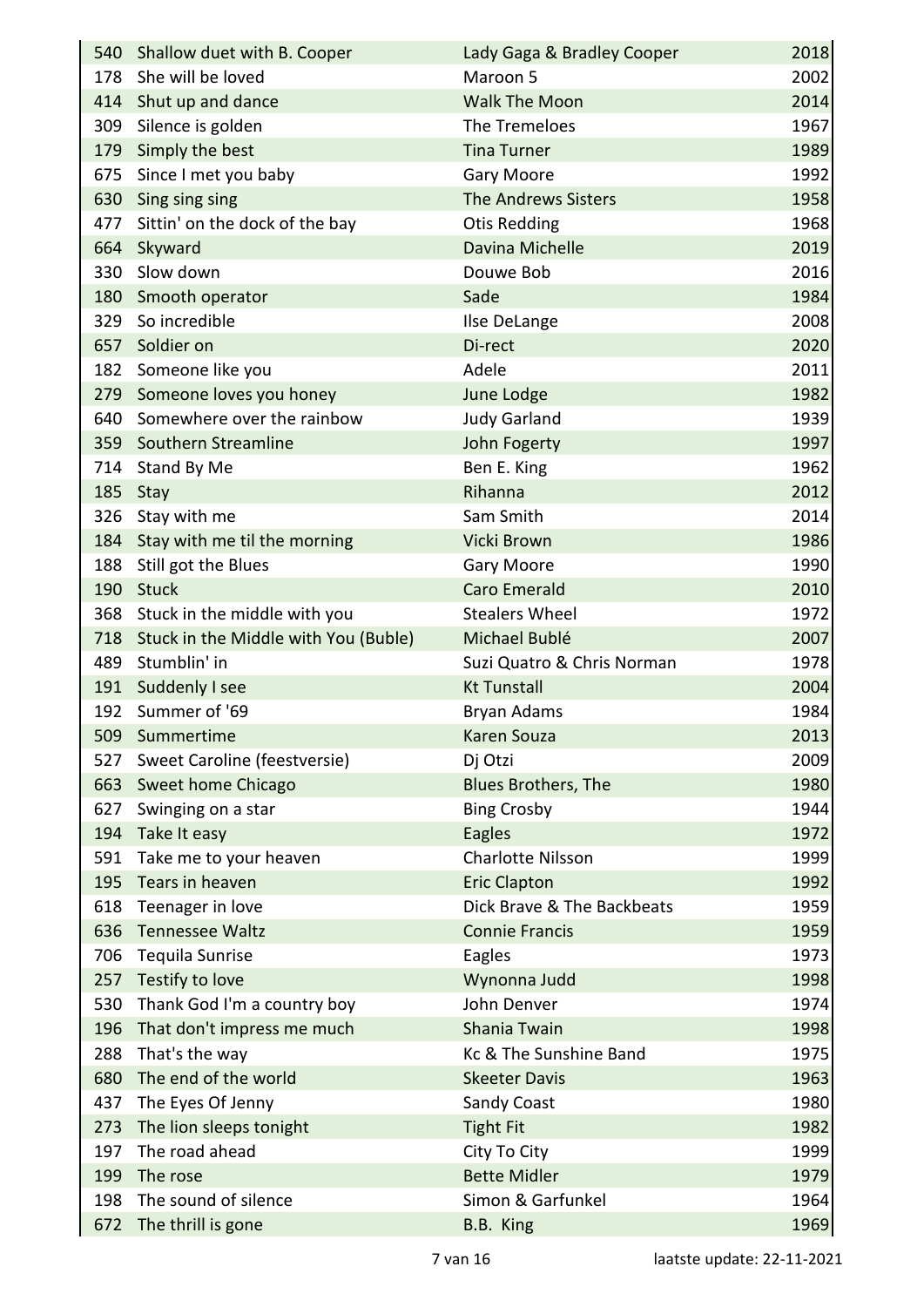|     | 193 These boots are made for walking     | Nancy Sinatra                  | 1966 |
|-----|------------------------------------------|--------------------------------|------|
|     | 381 Thinking out loud                    | <b>Ed Sheeran</b>              | 2014 |
| 254 | This is what it feels like               | Armin van Buuren               | 2013 |
|     | 200 This love                            | Maroon 5                       | 2005 |
|     | 662 Ticket to ride                       | Beatles, The                   | 1965 |
|     | 629 Tico Tico                            | <b>The Andrews Sisters</b>     | 1944 |
| 201 | Tiger feet                               | Mud                            | 1974 |
|     | 479 To love somebody                     | <b>Michael Bolton</b>          | 1967 |
|     | 347 Top of the world                     | The Carpenters                 | 1972 |
| 202 | Torn                                     | Natalie Imbruglia              | 1997 |
|     | 203 Umbrella                             | The Baseballs                  | 2009 |
|     | 666 Una Paloma blanca                    | <b>George Baker Selection</b>  | 1975 |
|     | 284 Unchain my heart                     | Joe Cocker                     | 1987 |
|     | 204 Unchained melody                     | <b>Righteous Brothers, The</b> | 1965 |
|     | 313 Uptown Funk                          | Mark Ronson & Bruno Mars       | 2015 |
|     | 321 Valerie                              | Amy Winehouse                  | 2006 |
|     | 207 Valerie (remix)                      | <b>Bruno Mars</b>              | 2011 |
|     | 276 Venus                                | <b>Bananarama</b>              | 1986 |
|     | 673 Visiting Hours                       | <b>Ed Sheeran</b>              | 2021 |
|     | 285 Walking on sunshine                  | Katrina & The Waves            | 1983 |
| 485 | Waterloo                                 | <b>ABBA</b>                    | 1974 |
|     | 713 We are the champions                 | Queen                          | 1977 |
|     | 214 Weather with you                     | <b>Crowded House</b>           | 1992 |
|     | 213 We'll meet again                     | Vera Lynn                      | 1939 |
|     | 215 What a wonderful world               | Louis Armstrong                | 1967 |
|     | 287 What I like about you                | The Romantics                  | 1980 |
|     | 594 What's another year                  | Johnny Logan                   | 1980 |
|     | 674 What'd I say                         | <b>Ray Charles</b>             | 1963 |
|     | 217 Whatever you want                    | Status Quo                     | 1979 |
|     | 415 What's a woman?                      | Vaya Con Dios                  | 1990 |
|     | 216 What's up                            | 4 Non Blondes                  | 1992 |
|     | 320 When a man loves a woman             | <b>Percy Sledge</b>            | 1966 |
|     | 218 When I need you                      | Leo Sayer                      | 1977 |
|     | 641 When the Saints go marching in       | Louis Armstrong                | 1954 |
|     | 219 When you say nothing at all          | <b>Alison Krauss</b>           | 1999 |
|     | 286 Whole lotta Rosie                    | Ac Dc                          | 1977 |
|     | 221 Whose bed have your boots been under | Shania Twain                   | 1995 |
|     | 222 Why tell me why                      | Anita Meyer                    | 1981 |
|     | 367 With a little help from my friends   | Joe Cocker                     | 1968 |
| 223 | Wonderful tonight                        | <b>Eric Clapton</b>            | 1977 |
| 615 | You and me                               | Joan Franka                    | 2012 |
| 224 | You are                                  | Dolly Parton                   | 1983 |
|     | 469 You are the reason                   | Calum Scott & Ilse DeLange     | 2018 |
|     | 225 You can leave your hat on            | <b>Joe Cocker</b>              | 1986 |
|     | 386 You give me something                | James Morrison                 | 2009 |
| 295 | You raise me up                          | <b>Helene Fischer</b>          | 2010 |
| 619 | You say                                  | Lauren Daigle                  | 2018 |
|     | 226 You to me are everything             | <b>Mike Peterson</b>           | 1976 |
| 541 | You'll never walk alone                  | Lee Towers                     | 1976 |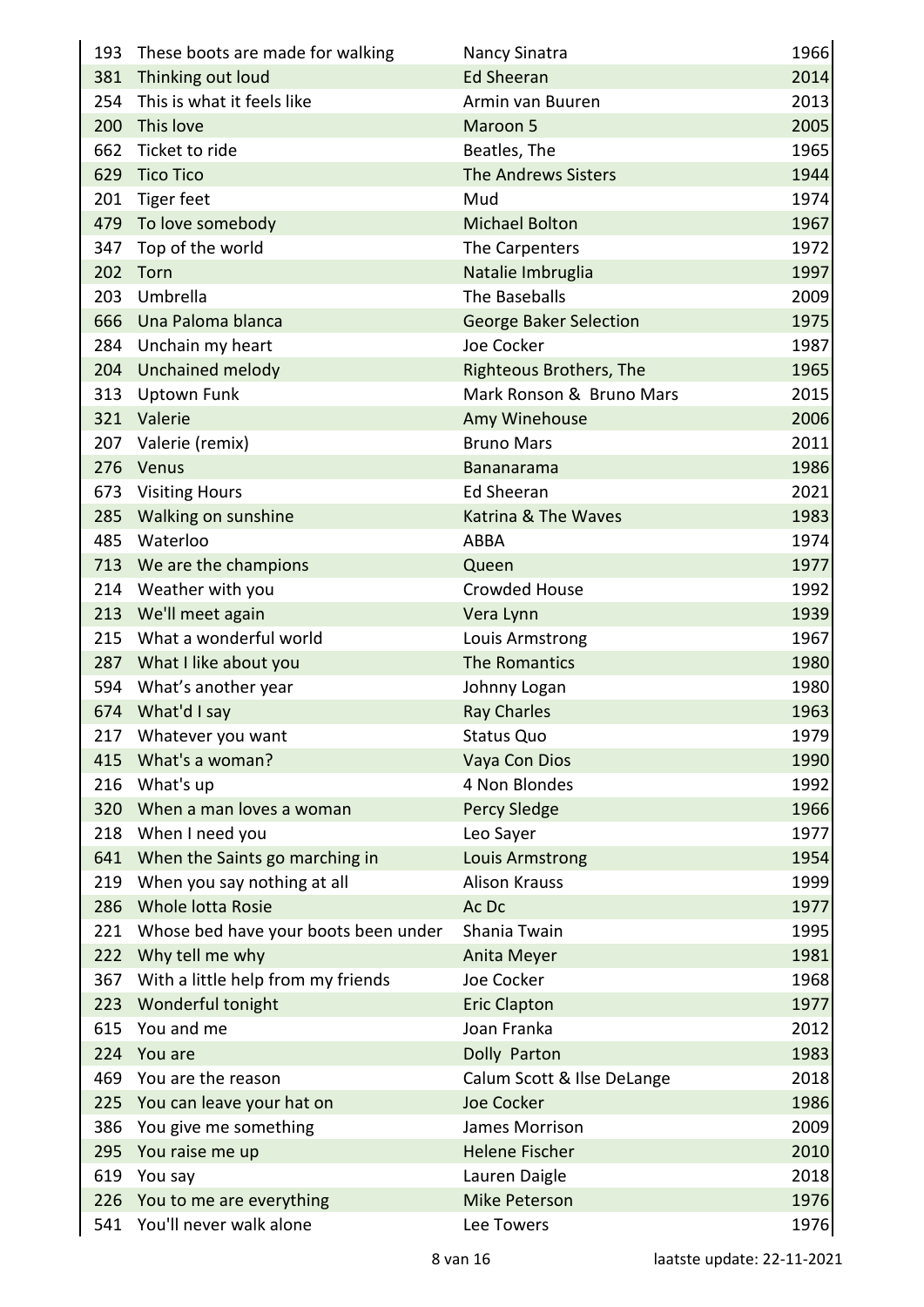|                 | 229 Your love is king                     | Sade                    | 1984 |
|-----------------|-------------------------------------------|-------------------------|------|
| 230             | Your song                                 | Elton John              | 1970 |
|                 | 227 You're beautiful                      | <b>James Blunt</b>      | 2004 |
|                 | 528 You're still the one                  | Shania Twain            | 1997 |
|                 | 228 You've got a friend                   | <b>Carol King</b>       | 1971 |
|                 | 319 You've lost that loving feelin        | Righteous Brothers, The | 1965 |
|                 |                                           |                         |      |
|                 | <b>Nederlandstalig</b>                    |                         |      |
|                 | 622 Aan de grens van de duitse heuvelen.  | The Sunstreams          | 1979 |
|                 | 418 Ach vaderlief, toe drink niet meer    | Zangeres Zonder Naam    | 1959 |
| 5               | Afscheid                                  | <b>Glennis Grace</b>    | 2009 |
|                 | 667 Alle duiven op de Dam                 | Gert en Hermien         | 1972 |
|                 | 559 Alle kleuren                          | K <sub>3</sub>          | 2000 |
| 9               | Alles is anders                           | Annet Nikamp            | 2008 |
|                 | 402 Alles is liefde                       | <b>Blof</b>             | 2008 |
|                 | 624 Als de klok van Arnemuiden            | Max van Praag           | 1949 |
|                 | 410 Als de zon schijnt                    | Andre Van Duin          | 1983 |
|                 | 537 Als het avond is                      | Suzan & Freek           | 2018 |
|                 | 603 Als het om de liefde gaat             | Sandra & Andres         | 1972 |
|                 | 645 Als op het Leidsche Plein de lichtjes | Willy Walden            | 1943 |
|                 | 654 Amen (Ik zal het nooit meer doen)     |                         |      |
| 607             | Amsterdam                                 | Maggie Macneal          | 1980 |
|                 | 331 Annabel                               | Hans de Booij           | 1983 |
|                 | 553 Atje voor de sfeer                    | René Karst              | 2019 |
|                 | 338 Avond                                 | Boudewijn de Groot      | 1996 |
| 17 <sup>1</sup> | Beauty & the brains                       | Nielson                 | 2012 |
| 419             | Bij ons in de Jordaan                     | Johnny Jordaan          | 1955 |
| 497             | Bij ons staat op de keukendeur            | <b>Twee Pinten</b>      | 1970 |
| 248             | Blauw                                     | The Scene               | 1990 |
| 703             | Blauwe dag (only voice Freek)             | Suzan & Freek           | 2019 |
| 461             | Blauwe korenbloemen                       | Zusjes de Roo           | 1971 |
| 24              | Blijf deze nacht                          | Annet Nikamp            | 2007 |
| 704             | Blijven slapen (with Snelle)              | Snelle & Maan           | 2021 |
| 25              | Bloed, zweet en tranen                    | <b>Andre Hazes</b>      | 2002 |
| 426             | <b>Bloody mary</b>                        | Tom & Dick              | 1969 |
| 423             | Brandend zand                             | Anneke Grönloh          | 1962 |
| 243             | Carolientje                               | Willeke Alberti         | 1987 |
| 30              | C'est la vie                              | Rene Riva               | 2005 |
| 260             | Comment ca va                             | The Shorts              | 1983 |
|                 | 36 Cowboys en indianen                    | <b>Dikdakkers</b>       | 2007 |
| 299             | Daar bij de waterkant                     | De Havenzangers         | 1954 |
| 363             | Dag zuster Ursula                         | Rob de Nijs             | 1973 |
| 40              | Dan voel je me beter                      | <b>Gerard Joling</b>    | 2012 |
| 668             | Dan volg je haar benen                    | Jan Smit                | 2007 |
| 41              | Dans hier de Pata Pata                    | <b>Annet Nikamp</b>     | 2012 |
| 686             | Dat afgezaagde zinnetje                   | Willy & Willeke Alberti | 1989 |
| 300             | Dat is het einde                          | <b>Tony Bass</b>        | 1965 |
| 420             | De Bostella                               | Johnny & Rijk           | 1967 |
| 612             | De eerste keer                            | Maxine & Franklin Brown | 1996 |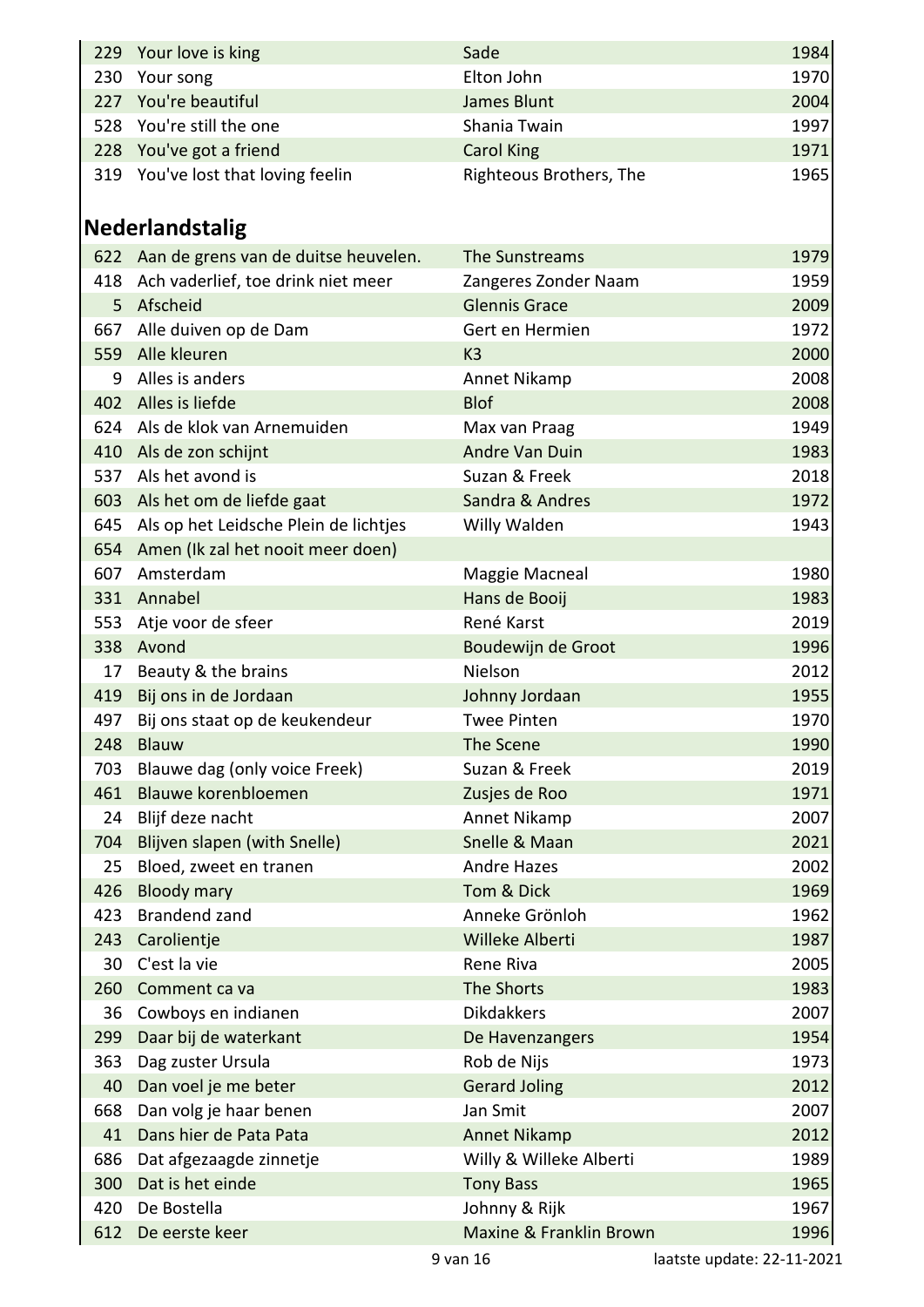| 43  | De eerste liefde                                         | Annet Nikamp                            | 2008 |
|-----|----------------------------------------------------------|-----------------------------------------|------|
| 687 | De glimlach van een kind                                 | Willy & Willeke Alberti                 | 1982 |
| 642 | De Hollandse Wals                                        | Henk Hopman                             | 1948 |
| 44  | De Italiaan                                              | <b>Marianne Weber</b>                   | 2006 |
| 422 | De laatste dans                                          | Anja                                    | 1969 |
| 606 | De Mallemolen                                            | <b>Heddy Lester</b>                     | 1977 |
| 604 | De oude muzikant                                         | <b>Ben Cramer</b>                       | 1973 |
| 449 | De oude straatmuzikant                                   | <b>Tante Leen</b>                       | 1961 |
| 411 | De regenboog                                             | Frans Bauer & Marianne Weber            | 1997 |
| 535 | De roos                                                  | <b>Annet Nikamp</b>                     | 1979 |
| 655 | De toreador                                              | Opgeblazen ft. Wilbert Pigmans, Jacques | 2020 |
| 596 | De troubadour                                            | Lenny Kuhr                              | 1969 |
| 46  | De vlieger                                               | <b>Andre Hazes</b>                      | 1977 |
| 47  | De wandelclub                                            | Sugar Lee Hooper                        | 1995 |
| 303 | De winter was lang                                       | Willeke Alberti                         | 1964 |
| 236 | De woonboot                                              | <b>Stef Ekkel</b>                       | 2005 |
| 304 | De Zuiderzeeballade                                      | Sylvain Poons                           | 1954 |
| 450 | Diep in mijn hart                                        | <b>Tante Leen</b>                       | 1940 |
| 601 | Ding a dong                                              | Teach-In                                | 1975 |
| 49  | Dokter dokter                                            | <b>Annet Nikamp</b>                     | 2009 |
| 683 | Door de wind                                             | <b>Miss Montreal</b>                    | 2020 |
| 51  | Dromen zijn bedrog                                       | <b>Marco Borsato</b>                    | 1994 |
| 504 | Dromendans                                               | Vinzzent                                | 2011 |
| 53  | Droomland                                                | Paul De Leeuw                           | 1993 |
| 501 | Duurt te lang                                            | Davina Michelle                         | 2018 |
| 237 | E viva España                                            | Imca Marina                             | 1970 |
| 602 | Een beetje                                               | <b>Teddy Scholten</b>                   | 1959 |
| 262 | Een beetje verliefd                                      | <b>Andre Hazes</b>                      | 1981 |
|     | 264 Een kopje koffie                                     | Vof de Kunst                            | 1987 |
| 473 | Een reisje langs de Rijn                                 | <b>Willy Alberti</b>                    | 1969 |
| 472 | Een roosje m'n roosje                                    | Conny Vandenbos                         | 1974 |
| 637 | Er hangt een paardenhoofdstel aan de mu Kilima Hawaiians |                                         | 1947 |
| 306 | <b>Foxy Foxtrot</b>                                      | Nico Haak                               | 1975 |
| 708 | <b>Frans Duijts</b>                                      | Frans Duijts & Donnie                   | 2021 |
| 64  | Ga nu maar je eigen weg                                  | Annet Nikamp                            | 2008 |
| 412 | Geboren om van jou te houden                             | <b>Henk Damen</b>                       | 2017 |
| 521 | Geef mij er twee                                         | Jettie Pallettie                        | 2011 |
| 65  | Gelukkig uniek                                           | <b>Annet Nikamp</b>                     | 2014 |
| 623 | Greetje uit de polder                                    | Eddy Christiani                         | 1950 |
| 694 | Hé niet zoenen op het zebrapad                           | Willeke Alberti                         | 1961 |
| 620 | Heidewitzka                                              | <b>Willy Derby</b>                      | 1937 |
| 74  | Helemaal te gek                                          | <b>Annet Nikamp</b>                     | 2008 |
| 613 | Hemel & aarde                                            | Edselia Rombly                          | 2008 |
| 76  | Het dorp                                                 | Dana Winner                             | 1974 |
| 289 | Het is een nacht                                         | <b>Guus Meeuwis</b>                     | 1996 |
| 608 | Het is een wonder                                        | Linda Williams                          | 1981 |
| 692 | Het is nog niet voorbij                                  | Willeke Alberti                         | 1982 |
| 433 | Het is weer voorbij die mooie zomer                      | <b>Gerard Cox</b>                       | 1973 |
| 109 | Het kleine cafe aan de haven                             | Vader Abraham                           | 1975 |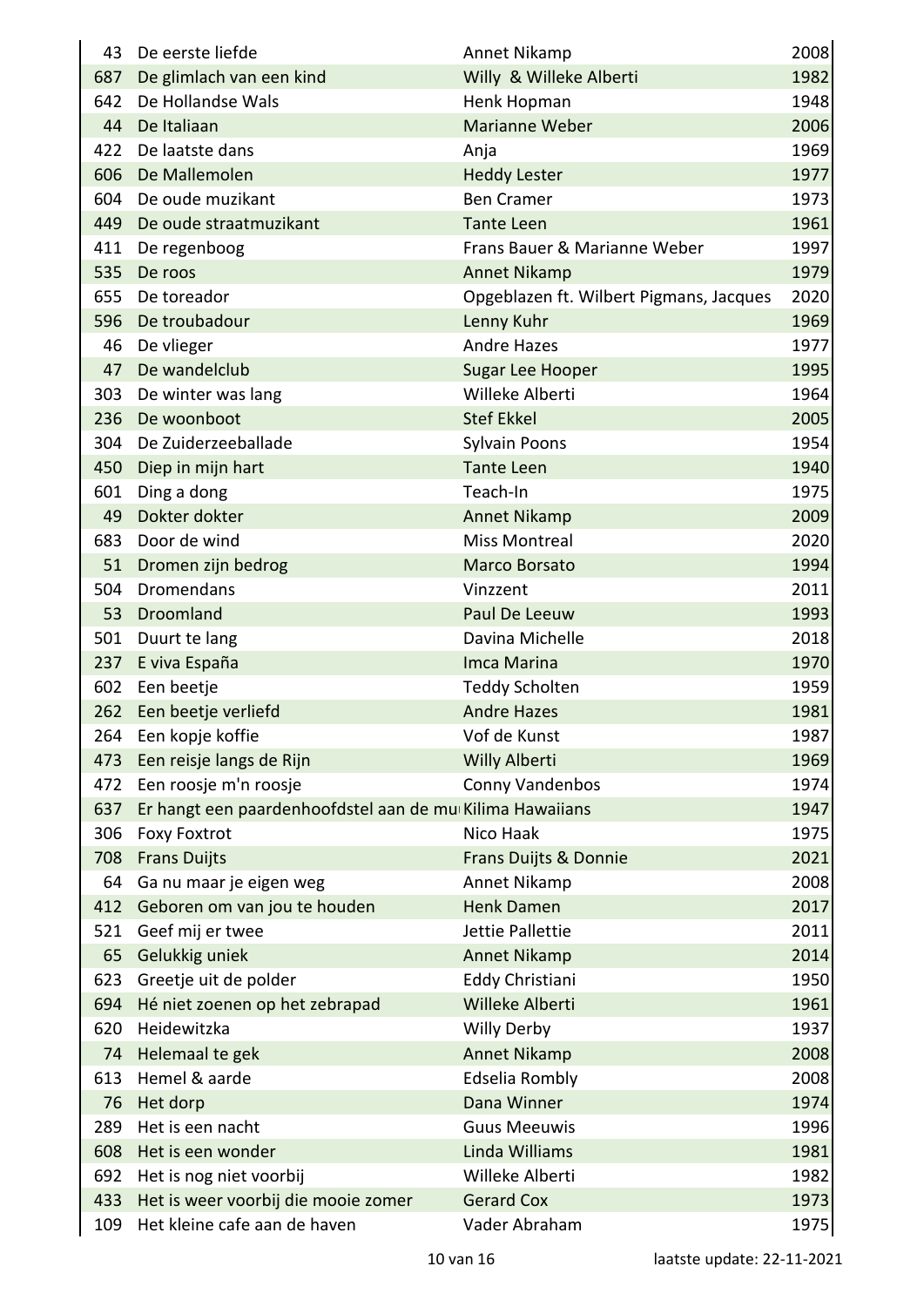|     | 393 Het kleine cafe aan de haven (feestversie) John de Bever             |                                    | 2016 |
|-----|--------------------------------------------------------------------------|------------------------------------|------|
| 77  | Het leven is net als een roos                                            | Annet Nikamp                       | 2009 |
| 693 | Het oude huis                                                            | Willeke Alberti                    | 1987 |
|     | 315 Het was aan de Costa del Sol                                         | Zangeres Zonder Naam               | 1975 |
|     | 78 Hoe                                                                   | <b>Nielson &amp; Miss Montreal</b> | 2013 |
| 652 | Hoe het danst                                                            | Davina Michelle                    | 2019 |
|     | 364 Honkie tonkie pianissie                                              | Nico Haak                          | 1974 |
| 307 | Hou je echt nog van mij Rocking Billy                                    | Ria Valk                           | 1960 |
| 80  | Hou me vast                                                              | Volumia                            | 1998 |
| 428 | Huilen is voor jou te laat                                               | Corry & De Rekels                  | 1970 |
| 436 | Huilen is voor jou te laat (Feestversie 2019 Johnny Gold (Corry Konings) |                                    | 2019 |
|     | 265 ledereen is van de wereld                                            | The Scene                          | 1990 |
|     | 536 IJskoud                                                              | Nielson                            | 2018 |
|     | 614 Ik ben verliefd (Sha la lie)                                         | Sieneke)                           | 2010 |
|     | 721 Ik ga zwemmen                                                        | Mart Hoogkamer                     | 2021 |
| 93  | Ik goa kapot (m: Ru kiddin' me)                                          | Annet Nikamp                       | 2000 |
| 487 | Ik haal alles uit het leven                                              | André Hazes Jr.                    | 2017 |
|     | 94 Ik heb de hele nacht liggen dromen                                    | <b>Wolter Kroes</b>                | 2000 |
| 95  | Ik heb je gevonden                                                       | <b>Annet Nikamp</b>                | 2008 |
|     | 353 Ik heb je niet de hemel beloofd                                      | Annet Nikamp                       | 2008 |
|     | 609 Ik hou van jou                                                       | Maribelle                          | 1984 |
| 577 | Ik hou van jou                                                           | Dana Winner                        | 1996 |
|     | 96 Ik kan het niet alleen                                                | De Dijk                            | 1989 |
| 97  | Ik meen het (Reggaeversie)                                               | <b>Edwin Everts Band</b>           | 2014 |
|     | 98 Ik tel tot drie                                                       | <b>Guus Meeuwis</b>                | 1997 |
|     | 259 Ik voel me zo verdomd alleen                                         | Danny de Munk                      | 1984 |
|     | 99 Ik wil alleen jou                                                     | <b>Annet Nikamp</b>                | 2007 |
|     | 611 Ik wil alles met je delen                                            | Maywood                            | 1990 |
|     | 253 Ik wil je                                                            | De Kreuners                        | 1990 |
| 669 | Ik wil slapen                                                            | Jan Smit                           | 2018 |
| 605 | Ik zie een ster                                                          | <b>Mouth &amp; Macneal</b>         | 1974 |
| 520 | Ik zit in een cafeetje                                                   | Jettie Palettie                    | 2007 |
| 445 | In een rijtuigie                                                         | W. Sonneveld & L. Jongewaard       | 1967 |
| 439 | Ja zuster, nee zuster                                                    | <b>Hetty Blok</b>                  | 1966 |
| 451 | Janus pak me nog een keer                                                | <b>Ria Valk</b>                    | 1962 |
| 568 | Jij bent de liefde                                                       | Maan                               | 2017 |
| 103 | Jij bent zo                                                              | Jeroen van der Boom                | 2007 |
| 398 | Jij denkt maar dat je alles mag van mij                                  | <b>Frans Duijts</b>                | 2008 |
| 293 | Jij krijgt die lach niet van mijn gezicht                                | John de Bever                      | 2015 |
| 336 | Jimmy (De eenzame fietser)                                               | Boudewijn de Groot                 | 1973 |
| 105 | Jong & eigenwijs                                                         | <b>Annet Nikamp</b>                | 2010 |
| 566 | Juffrouw Toos                                                            | One Two Trio                       | 1995 |
| 457 | Keetje tippel                                                            | Zangeres Zonder Naam               | 1975 |
| 108 | Kijk me dan aan                                                          | Annet Nikamp                       | 2006 |
| 395 | Kijk omhoog                                                              | Nick & Simon                       | 2007 |
| 500 | Kleine jodeljongen                                                       | <b>Manke Nelis</b>                 | 1987 |
| 323 | Kom uit de bedstee m'n liefste                                           | <b>Egbert Douwe</b>                | 1968 |
| 110 | Kom van dat dak af                                                       | Peter Koelewijn                    | 1961 |
| 112 | Laat de zon in je hart                                                   | <b>Rene Schuurmans</b>             | 2007 |

 $\overline{a}$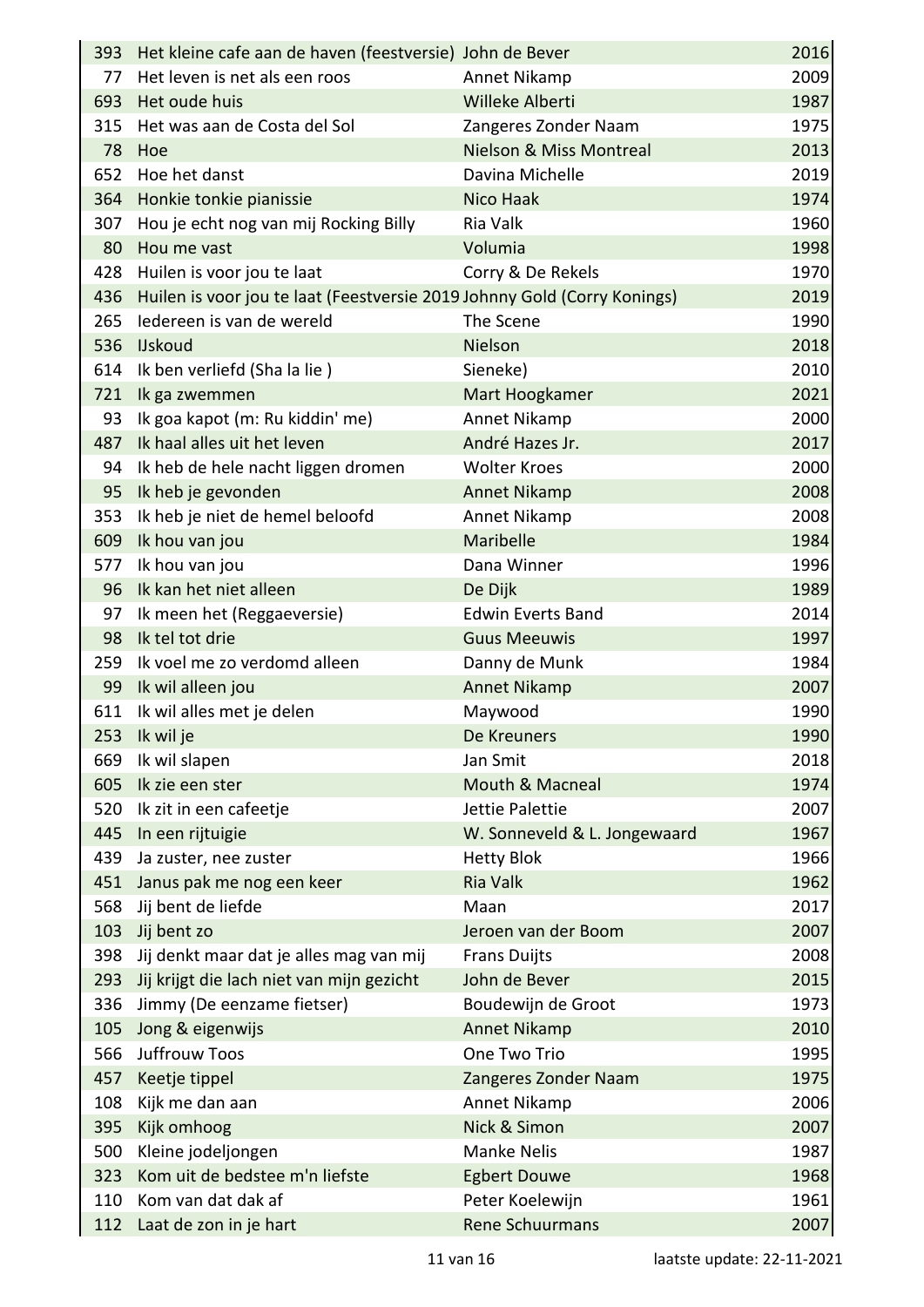|     | 697 Laat me (Feest)                  | Ferry De Lits                | 0         |
|-----|--------------------------------------|------------------------------|-----------|
|     | 685 Lachen beetje huilen             | Willy en Willeke Alberti     | 1983      |
|     | 425 Land van Maas en Waal            | Boudewijn de Groot           | 1967      |
|     | 114 Lang zal die leven               | Verjaardag                   | $\pmb{0}$ |
| 486 | Leef                                 | André Hazes Jr.              | 2015      |
|     | 115 Lekker in m'n vel                | <b>Wolter Kroes</b>          | 2000      |
| 119 | Leun op mij                          | Ruth Jacott                  | 1999      |
| 247 | Liefde van mijn leven                | <b>Annet Nikamp</b>          | 2015      |
| 375 | Liever te dik in de kist             | Stef Ekkel & Rene Karst      | 2016      |
|     | 534 Links rechts                     | Snollebollekes               | 2016      |
| 126 | Maak je move                         | Monique Smit                 | 2010      |
|     | 245 Maak me gek                      | <b>Gerard Joling</b>         | 2007      |
|     | 127 Maar vanavond heb ik hoofdpijn   | Hanny                        | 1991      |
| 249 | Mag het licht uit                    | De Dijk                      | 1987      |
| 371 | Mag ik dan bij jou (Feestversie)     | Jeroen van der Boom          | 2015      |
| 129 | Mag ik naar je kijken                | Marcel de Groot              | 1995      |
| 458 | Mandolinen in Nicosia                | Zangeres Zonder Naam         | 1972      |
| 133 | Manuela                              | Jacque's Herbes              | 1971      |
| 493 | Margrietje                           | Louis Neefs                  | 1971      |
|     | 448 Marina                           | Rocco Granata (Stef Ekkel)   | 1959      |
| 460 | Me wiegie was een stijfselkissie     | Zwarte Riek                  | 1956      |
| 447 | Meisje, ik ben een zeeman            | <b>New Four</b>              | 1980      |
| 134 | Meisjes met rode haren               | Arne Jansen                  | 1972      |
| 240 | <b>Mexico</b>                        | Zangeres Zonder Naam         | 1986      |
| 625 | Mij sarie marijs                     | Duo Karst                    | 0         |
| 446 | Mijn naam is Haas                    | <b>Lowland Trio</b>          | 1973      |
| 441 | M'n opa                              | L. Jongewaard & H. Blok      | 1967      |
| 136 | Mooie blauwe ogen                    | Django Wagner                | 2009      |
| 334 | Mooie meisjes                        | René Schuurmans              | 2015      |
| 438 | Naar de speeltuin                    | Heleentje van Capelle        | 1951      |
| 143 | Nee je hoeft niet naar huis vannacht | Marco Borsato                | 1995      |
| 399 | Nergens goed voor                    | De Dijk                      | 1989      |
| 146 | Nergens goed voor (feestversie)      | Frank van Weert              | 2009      |
| 691 | Niemand laat zijn eigen kind         | Willy & Willeke Alberti      | 1984      |
| 148 | Niet enkel voor een nacht            | Annet Nikamp                 | 2008      |
| 153 | Oceaan                               | Racoon                       | 2012      |
| 308 | Och was ik maar                      | Johny Hoes                   | 1961      |
| 453 | Oh Johny                             | <b>Tante Leen</b>            | 1956      |
| 444 | Oh Waterlooplein                     | Johnny & Rijk                | 1969      |
| 351 | Omdat ik zoveel van je hou           | Willeke & Willy Alberti      | 1965      |
| 523 | Omdat jij jarig bent                 | <b>Gert Valk</b>             | 2016      |
| 494 | Ome Jan                              | Willeke Alberti              | 1993      |
| 498 | Onze poes en buurmans kater          | De Four Tak                  | 1970      |
| 241 | Ooh, wat ben je mooi                 | Sugar Lee Hooper             | 1956      |
| 432 | Op de woelige baren                  | Eddy Christiani              | 1947      |
| 421 | Op een mooie Pinksterdag             | A. vd Heuvel & L. Jongewaard | 1967      |
| 160 | Op reis naar het verlangen           | Annet Nikamp                 | 2008      |
| 454 | Over 25 jaar                         | The Ramblers                 | 1958      |
| 161 | Papa                                 | Chantal Janzen               | 1991      |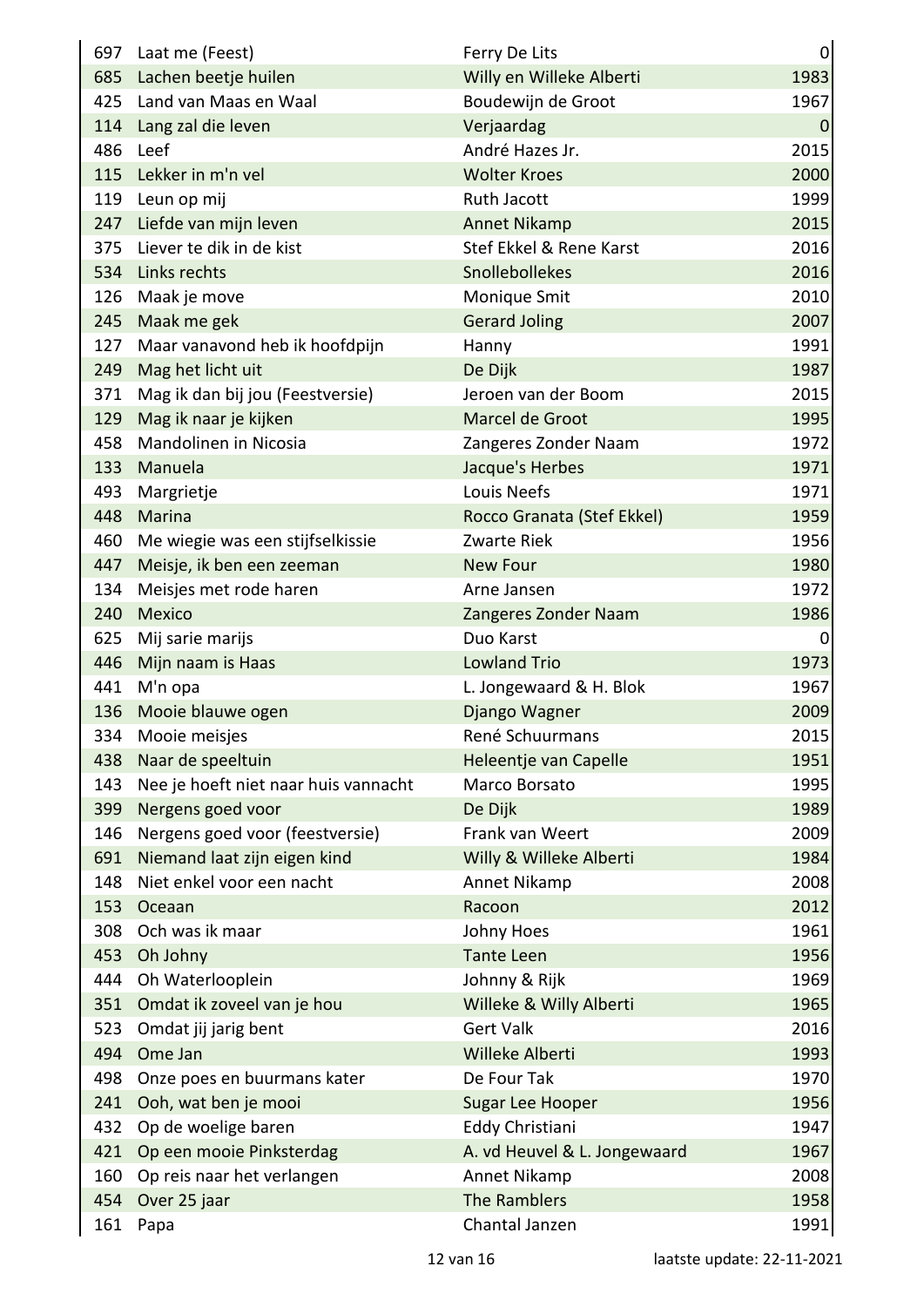|     | 424 Paradiso                        | Anneke Grönloh               | 1963                       |
|-----|-------------------------------------|------------------------------|----------------------------|
| 327 | Parijs                              | Kenny B.                     | 2015                       |
| 263 | Pierrot                             | <b>Bonnie St Claire</b>      | 1980                       |
|     | 164 Proosten                        | <b>Guus Meeuwis</b>          | 2007                       |
|     | 171 Rocky                           | Don Mercedes                 | 1976                       |
| 173 | Rosanne                             | Nick en Simon                | 2007                       |
|     | 427 Rozen die bloeien               | Corry & De Rekels            | 1971                       |
|     | 681 Samen zijn                      | Willeke Alberti              | 1995                       |
| 379 | Schatje mag ik je foto?             | Gebroeders Ko                | 2008                       |
| 407 | Schudden                            | Arjon Oostrom                | 2012                       |
|     | 406 Sexy als ik dans                | Nielson                      | 2014                       |
| 610 | Shangri la                          | <b>Gerard Joling</b>         | 1988                       |
|     | 266 Sinds een dag of twee           | Doe Maar                     | 1981                       |
| 474 | Sophietje                           | Johnny Lion                  | 1965                       |
|     | 690 Spiegelbeeld                    | Willeke Alberti              | 1963                       |
|     | 186 Steeds opnieuw                  | Annet Nikamp                 | 2011                       |
|     | 440 Stekkie van de fuchsia          | Hetty Blok & Leen Jongewaard | 1967                       |
| 187 | Stiekem met je gedanst              | Toontje Lager                | 1983                       |
| 670 | Stilte in de storm                  | Jan Smit                     | 2008                       |
|     | 189 Stop de tijd!                   | Annet Nikamp                 | 2009                       |
|     | 252 Suzanne                         | Vof de Kunst                 | 1983                       |
|     | 689 Telkens weer                    | Willeke Alberti              | 1975                       |
|     | 574 Trots op jou                    | <b>Wesly Bronkhorst</b>      | 2018                       |
| 302 | Trouw niet voor je veertig bent     | De Havenzangers              | 1987                       |
|     | 660 Tulpen uit Amsterdam            | <b>Herman Emmink</b>         | 1956                       |
|     | 430 Twee reebruine ogen             | De Selvera's                 | 1956                       |
|     | 701 Vanavond dansen                 | <b>Annet Nikamp</b>          | 2021                       |
|     | 560 Vincent NL                      | Annet Nikamp                 | 2019                       |
|     | 206 Viva Hollandia                  | <b>Wolter Kroes</b>          | 2008                       |
| 208 | Vrede                               | <b>Ruth Jacott</b>           | 1993                       |
|     | 705 Waar ga je heen                 | <b>Emma Heesters</b>         | 2020                       |
|     | 429 Waarom heb je mij laten staan   | De Heikrekels                | 1967                       |
|     | 212 Wanneer ik bij jou ben          | <b>Annet Nikamp</b>          | 2008                       |
| 567 | Wees zuinig op m'n meissie          | <b>Andre Hazes</b>           | 2001                       |
|     | 391 Werd de tijd maar teruggedraaid | Jeroen van der Boom          | 2008                       |
|     | 488 Wie kan mij vertellen           | André Hazes Jr.              | 2017                       |
|     | 707 Wij houden van Oranje           | <b>Andre Hazes</b>           | 1988                       |
| 621 | You are my sunshine                 | Gene Autry (NL Ronnie Tober) | 1941                       |
| 405 | Zakka zakka                         | <b>Arjon Oostrom</b>         | 2011                       |
| 231 | Zie mij                             | Annet Nikamp                 | 2011                       |
| 233 | Zij gelooft in mij                  | <b>Andre Hazes</b>           | 1981                       |
| 234 | Zolang ik mijn leven leef           | Annet Nikamp                 | 2008                       |
| 688 | Zomaar een dag                      | Willeke Alberti              | 1994                       |
|     | 235 Zomerdromen                     | Vinzzent                     | 2011                       |
|     | 452 Zomersproetjes                  | Rocco Granata                | 1972                       |
|     | 456 Zou het erg zijn lieve opa      | Vader Abraham & Wilma        | 1971                       |
|     | <b>Duitstalig</b>                   |                              |                            |
| 345 | 99 Luftballons                      | Nena                         | 1983                       |
|     | 558 Achterbahn                      | Helene Fischer               | 2017                       |
|     |                                     | 13 van 16                    | laatste update: 22-11-2021 |
|     |                                     |                              |                            |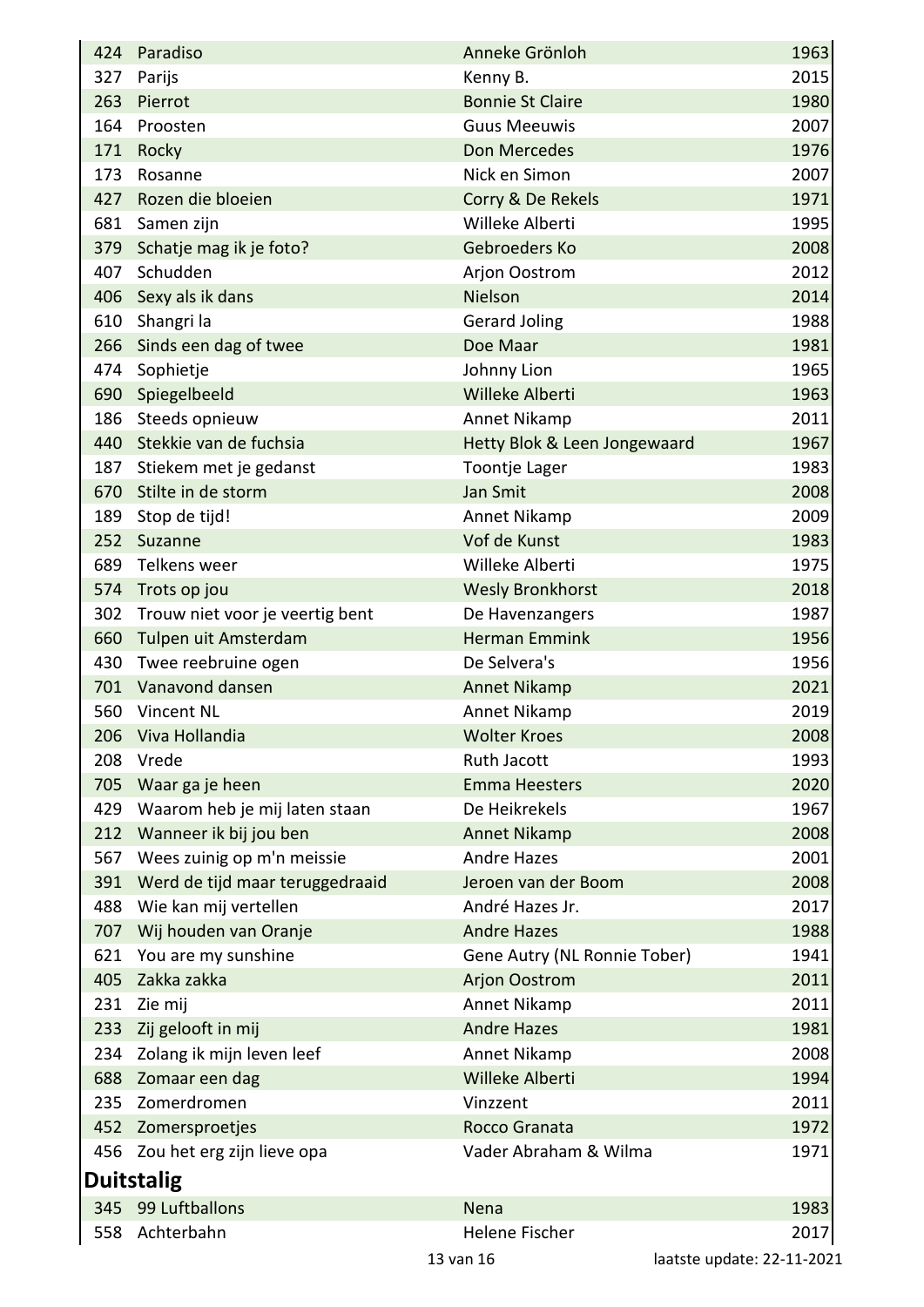|     | 597 Après toi (Dan kamst Du)            | Vicky Léandros            | 1972 |
|-----|-----------------------------------------|---------------------------|------|
|     | 350 Atemlos durch die Nacht             | Helene Fischer            | 2013 |
|     | 547 Biene Maja                          | <b>Karel Gott</b>         | 2001 |
|     | 556 Blau blau blüht der Enzian          | Heino                     | 1994 |
|     | 550 Bye bye Belinda                     | Die Flippers              | 2001 |
| 339 | Cowboy und Indianer                     | Olaf Henning              | 2000 |
|     | 376 Die immer lacht                     | Kerstin Ott Ft Stereoact  | 2015 |
|     | 554 Die kleine Kneipe                   | Peter Alexander           | 1976 |
| 54  | Du                                      | <b>Peter Maffay</b>       | 1970 |
|     | 551 Du hast mich 1000 mal belogen       | Andrea Berg               | 2001 |
|     | 343 Du kannst nicht immer siebzehn sein | <b>Chris Roberts</b>      | 1974 |
|     | 543 Ein Bett im Kornfeld                | Jürgen Drews              | 1976 |
|     | 549 Ein Bisschen Frieden                | <b>Nicole</b>             | 1982 |
|     | 346 Ein Festival der Liebe              | Jürgen Marcus             | 1973 |
|     | 544 Er gehört zu mir                    | <b>Marianne Rosenberg</b> | 1975 |
|     | 348 Fiësta Mexicana                     | Rex Gildo                 | 1999 |
|     | 546 Griechischer wein                   | <b>Udo Jurgens</b>        | 1975 |
|     | 513 Heidi                               | Gitti & Erica             | 1977 |
|     | 557 Herzbeben                           | <b>Helene Fischer</b>     | 2017 |
|     | 519 Herzilein                           | Wildecker Herzbuben       | 1989 |
|     | 349 Hey Baby uh ah (En/Duits)           | Dj Ötzi                   | 2003 |
| 515 | Ich bin verliebt in die liebe           | <b>Chris Roberts</b>      | 1970 |
|     | 90 Ich bin wie du                       | <b>Marianne Rosenberg</b> | 1975 |
|     | 712 Ich liebe das leben                 | Vicky Léandros            | 1975 |
|     | 538 Kufsteiner lied                     | <b>Franzl Lang</b>        | 1968 |
|     | 360 Lili Marlene                        | Marlene Dietrich          | 1937 |
|     | 563 Mädchen mit roten Haaren            | Tony                      | 1971 |
|     | 340 Manuela (Duits)                     | Die Flippers              | 1971 |
|     | 292 Marmor Stein und Eisen bricht       | Drafi Deutscher           | 1987 |
| 514 | Monja                                   | Roland W.                 | 1967 |
| 656 | <b>Rote Rosen</b>                       | <b>Freddy Breck</b>       | 1973 |
| 341 | Schatzi schenk mir ein Foto             | Mickie Krause             | 2010 |
| 555 | Schneewalzer                            | Heino                     | 1973 |
| 564 | Schöne Maid                             | <b>Tony Marshall</b>      | 1972 |
| 552 | Seemann lass das Träumen                | Andrea Berg               | 2011 |
| 562 | Sierra Madre                            | Zillertaler Schürzenjäger | 1987 |
| 344 | So ein schöner Tag (Fliegerlied)        | <b>Tim Toupet</b>         | 2010 |
| 561 | Tanze mit mir in den Morgen             | Frank Schröder            | 1961 |
| 548 | Über den Wolken                         | <b>Reinhard Mey</b>       | 1974 |
| 517 | Und morgen früh küss ich dich wach      | <b>Helene Fischer</b>     | 2007 |
| 342 | Verdammt ich lieb Dich                  | <b>Matthias Reim</b>      | 1990 |
| 545 | Wann wird's mal wieder richtig Sommer   | Rudi Carrell              | 1975 |
| 516 | Zwei kleine Italiener                   | <b>Conny Froboess</b>     | 1962 |
|     |                                         |                           |      |

## **Medley's**

| 383 ABBA medley              | ABBA           |  |
|------------------------------|----------------|--|
| 524 Andre Hazes medley       | Andre Hazes    |  |
| 511 Andre's carnavals medley | Andre van Duin |  |
|                              |                |  |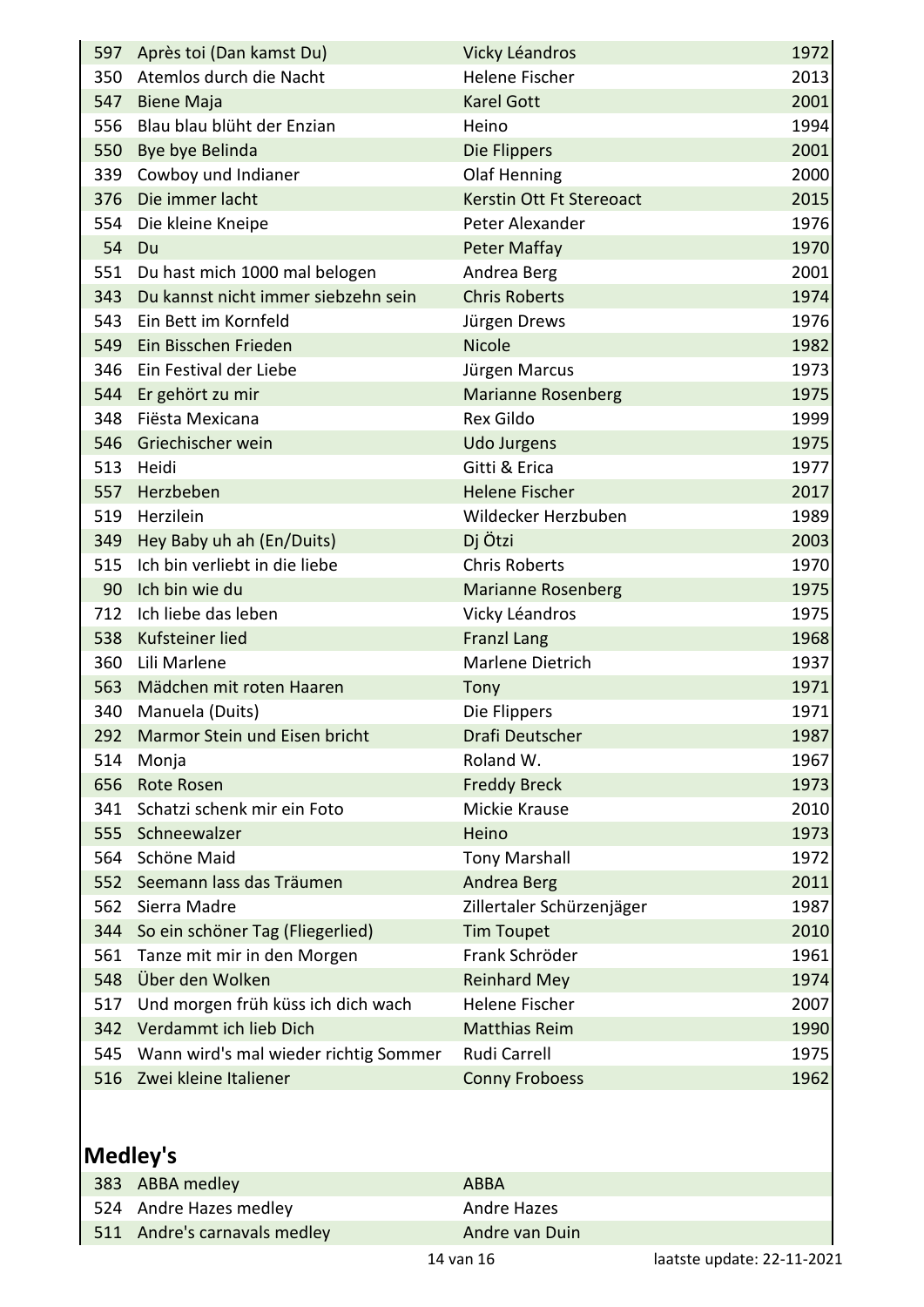| 270 Arne Jansen medley                    | Arne Jansen             |
|-------------------------------------------|-------------------------|
| 362 Blondie medley                        | <b>Blondie</b>          |
| 389 Bruiloft, lang zullen ze leven medley | Bruiloftmedley          |
| 586 BZN hits medley                       | <b>BZN</b>              |
| 238 Corry Konings hitmix medley           | <b>Corry Konings</b>    |
| 506 Corry Konings medley                  | <b>Corry Konings</b>    |
| 518 Dennie Christian Medley NL            | Dennie Christian        |
| 397 Dennie's Hitmix Medley Duits          | Dennie Christian        |
| 269 Drukwerk medley                       | <b>Drukwerk</b>         |
| 57 Elvis medley                           | De Toppers              |
| 431 Feest medley                          | <b>Holland Duo</b>      |
| 495 Frans Bauer medley                    | De Toppers              |
| 267 Hanny medley                          | Hanny                   |
| 490 Hollandse hit klassiekers medley      | De Toppers              |
| 496 Jannes medley                         | Jannes                  |
| 268 Koos Alberts medley                   | <b>Koos Alberts</b>     |
| 723 Oud Hollandse wals medley             | De Havenzangers         |
| 291 Lol 2009 medley                       | De Toppers              |
| 388 Polonaise medley                      | <b>Polonaise Medley</b> |
| 491 Queen medley (part 1)                 | De Toppers              |
| 492 Queen medley (part 2)                 | De Toppers              |
| 510 Rob de Nijs medley                    | De Toppers              |
| 290 Schlager Medley 2008                  | <b>Marc Pirchner</b>    |
| 522 Schlager NL ambiance Medley           | Divers NI               |
| 482 Tom Jones medley                      | De Toppers              |
| 378 Verjaardagsmedley                     | Verjaardag              |
| 459 Zangeres Zonder Naam medley           | Zangeres Zonder Naam    |
| 442 Zeemans medley                        | <b>Holland Duo</b>      |
| 729 Hollandse Medley                      | De Toppers              |
| 727 Inhaken en meedeinen Medley           | De Toppers              |
| 728 Trini lopez medley                    | De Toppers              |
| 726 Guus meeuwis medley                   | De Toppers              |
| 725 Rondje feest medley                   | De Toppers              |

## **Dialect**

|            | 11 An alles kump un end                                           | Annet Nikamp         | 2000 |
|------------|-------------------------------------------------------------------|----------------------|------|
| 12         | An de chips (m: Bitch)                                            | Annet Nikamp         | 2000 |
| 710        | Brommers kieken (I Saw Her Standing Ther Jovink (Jerry Lee Lewis) |                      | 2006 |
| 42         | De bouwpruttel (m: Sha la lie)                                    | Annet Nikamp         | 2000 |
| 43         | De eerste liefde                                                  | Annet Nikamp         | 2008 |
| 443        | De pieteroliekar                                                  | <b>Borker Trio</b>   | 1979 |
| 93         | Ik goa kapot (m: Ru kiddin' me)                                   | <b>Annet Nikamp</b>  | 2000 |
| 250        | In de blote kont                                                  | Mooi Wark            | 2007 |
| <b>392</b> | Leun op mie                                                       | Annet Nikamp         | 2017 |
| 131        | Mamma Mia (dialect)                                               | Annet Nikamp         | 2010 |
| 499        | Mooi man                                                          | Mannekoor Karrespoor | 1991 |
| 140        | Mut det allemoal met                                              | Annet Nikamp         | 2007 |
| 145        | Nen's goed veur                                                   | Annet Nikamp         | 2012 |
| 154        | Oerend hard                                                       | Normaal              | 1977 |
|            |                                                                   | .                    |      |